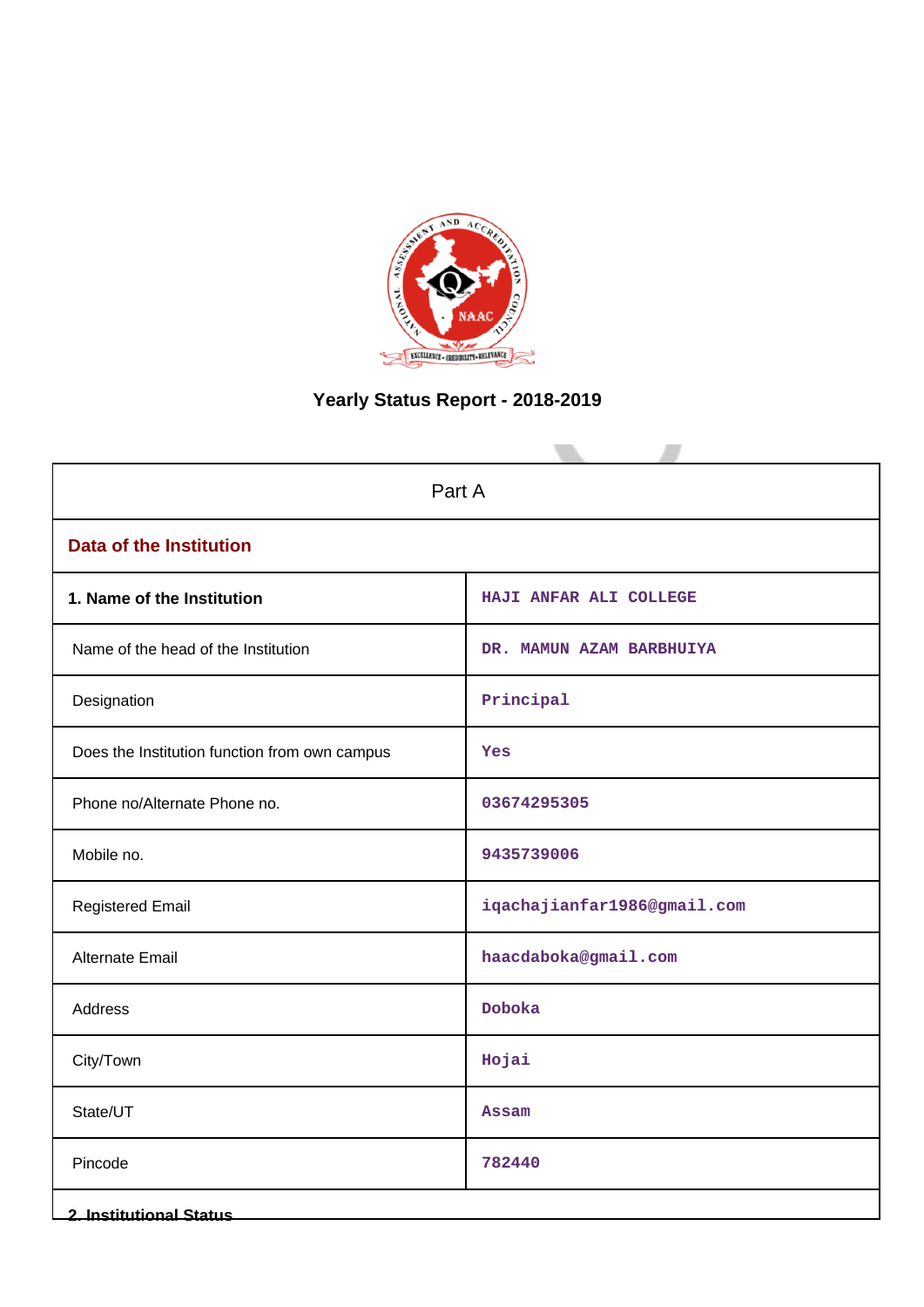| Affiliated / Constituent                       | Affiliated                                       |  |  |
|------------------------------------------------|--------------------------------------------------|--|--|
| Type of Institution                            | Co-education                                     |  |  |
| Location                                       | Rural                                            |  |  |
| <b>Financial Status</b>                        | Self financed and grant-in-aid                   |  |  |
| Name of the IQAC co-ordinator/Director         | Dr. Adidur Rahman                                |  |  |
| Phone no/Alternate Phone no.                   | 03674295305                                      |  |  |
| Mobile no.                                     | 7002953202                                       |  |  |
| <b>Registered Email</b>                        | iqachajianfar1986@gmail.com                      |  |  |
| <b>Alternate Email</b>                         | adidurrahman7@gmail.com                          |  |  |
| 3. Website Address                             |                                                  |  |  |
| Web-link of the AQAR: (Previous Academic Year) | http://haac.ac.in/upload/agar/163004<br>0910.pdf |  |  |
|                                                |                                                  |  |  |

| 4. Whether Academic Calendar prepared during<br>the year     | Yes                                     |
|--------------------------------------------------------------|-----------------------------------------|
| if yes, whether it is uploaded in the institutional website: | http://haac.ac.in/upload/library/Academ |
| Weblink:                                                     | icCalendar2018-19.pdf                   |

# **5. Accrediation Details**

| Cycle | Grade | <b>CGPA</b> | Year of      | Validity                 |                   |
|-------|-------|-------------|--------------|--------------------------|-------------------|
|       |       |             | Accrediation | Period From              | Period To         |
|       | $C++$ | 66.8        | 2005         | $21 - Sep - 2005$        | $20 - Sep - 2010$ |
|       | в     | 2.41        | 2016         | $19 - \text{Feb} - 2016$ | 18-Feb-2021       |

# **6. Date of Establishment of IQAC** 12-May-2008

# **7. Internal Quality Assurance System**

| Quality initiatives by IQAC during the year for promoting quality culture                                           |                   |  |  |  |
|---------------------------------------------------------------------------------------------------------------------|-------------------|--|--|--|
| Number of participants/ beneficiaries<br>Item /Title of the quality initiative by<br>Date & Duration<br><b>IQAC</b> |                   |  |  |  |
| Participation in Youth<br>Parliament festivals                                                                      | $26 - Jan - 2019$ |  |  |  |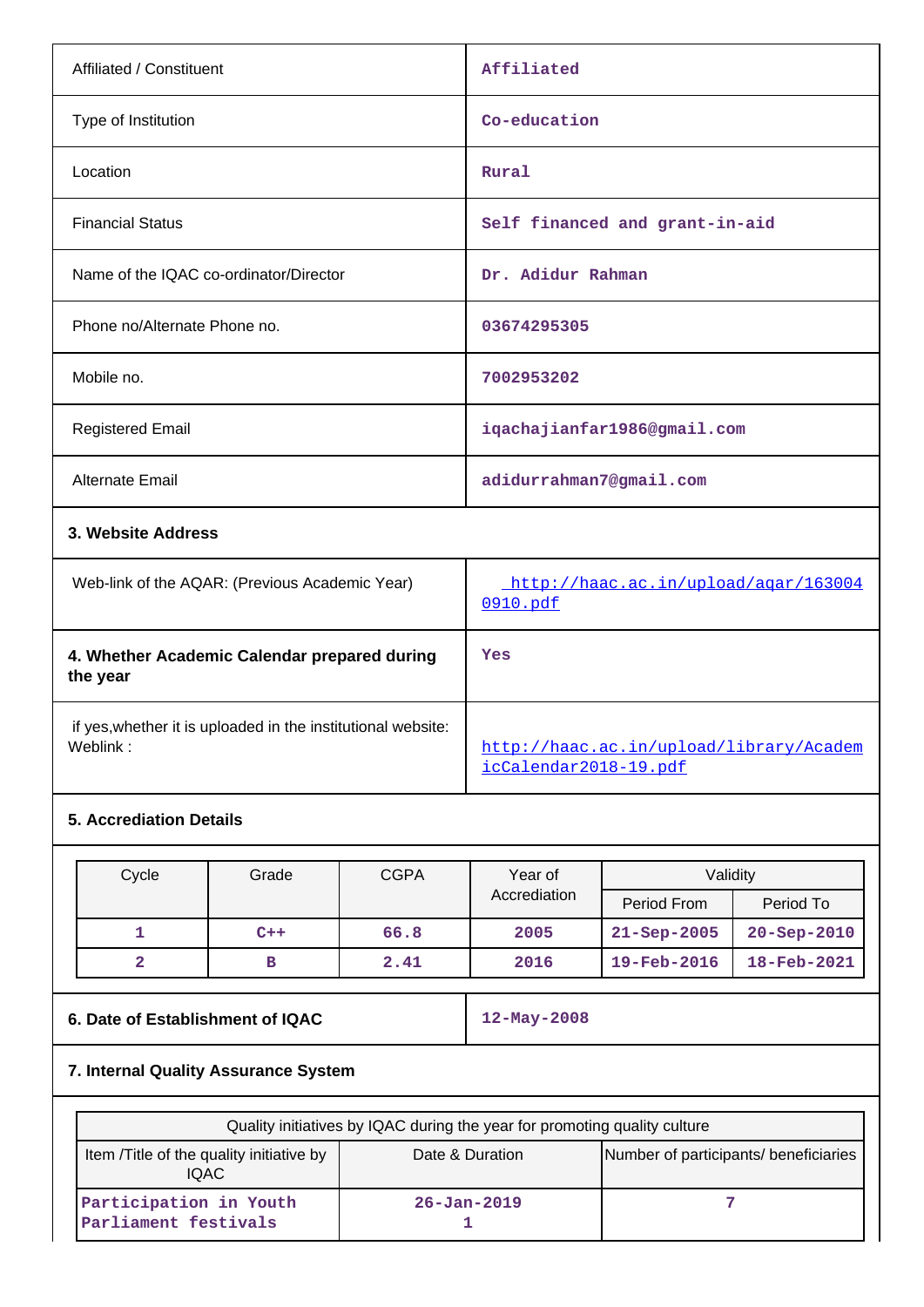| North East Graduate<br>Congress | $15 - \text{Feb} - 2019$ | 22 |  |  |  |
|---------------------------------|--------------------------|----|--|--|--|
| $V_i \sim W$ File               |                          |    |  |  |  |

|                                                                                                                    | 8. Provide the list of funds by Central/ State Government- UGC/CSIR/DST/DBT/ICMR/TEQIP/World<br><b>Bank/CPE of UGC etc.</b> |        |           |                       |                                |          |  |
|--------------------------------------------------------------------------------------------------------------------|-----------------------------------------------------------------------------------------------------------------------------|--------|-----------|-----------------------|--------------------------------|----------|--|
|                                                                                                                    | Institution/Departmen<br>t/Faculty                                                                                          | Scheme |           | <b>Funding Agency</b> | Year of award with<br>duration | Amount   |  |
|                                                                                                                    | Nil                                                                                                                         | Nil    |           | Nil                   | 2018<br>0                      | $\Omega$ |  |
|                                                                                                                    |                                                                                                                             |        |           | No Files Uploaded !!! |                                |          |  |
|                                                                                                                    | 9. Whether composition of IQAC as per latest<br>Yes<br><b>NAAC</b> guidelines:                                              |        |           |                       |                                |          |  |
| Upload latest notification of formation of IQAC                                                                    |                                                                                                                             |        | View File |                       |                                |          |  |
| 10. Number of IQAC meetings held during the<br>year :                                                              |                                                                                                                             |        |           | 1                     |                                |          |  |
| The minutes of IQAC meeting and compliances to the<br>decisions have been uploaded on the institutional<br>website |                                                                                                                             |        |           | Yes                   |                                |          |  |
| Upload the minutes of meeting and action taken report                                                              |                                                                                                                             |        |           | View File             |                                |          |  |
| 11. Whether IQAC received funding from any of<br>the funding agency to support its activities<br>during the year?  |                                                                                                                             |        | <b>No</b> |                       |                                |          |  |
|                                                                                                                    |                                                                                                                             |        |           |                       |                                |          |  |

# **12. Significant contributions made by IQAC during the current year(maximum five bullets)**

**Organising seminars/workshop/talks department wise.**

**Organised Awareness Programme in the locality.**

**Reforms in the internal examination and evaluation**

**Participation in extracurricular activities i.e. Youth Parliament, Graduate Congress**

**Better surveillance and monitoring the college campus.**

[View File](https://assessmentonline.naac.gov.in/public/Postacc/Contribution/13212_Contribution.xlsx)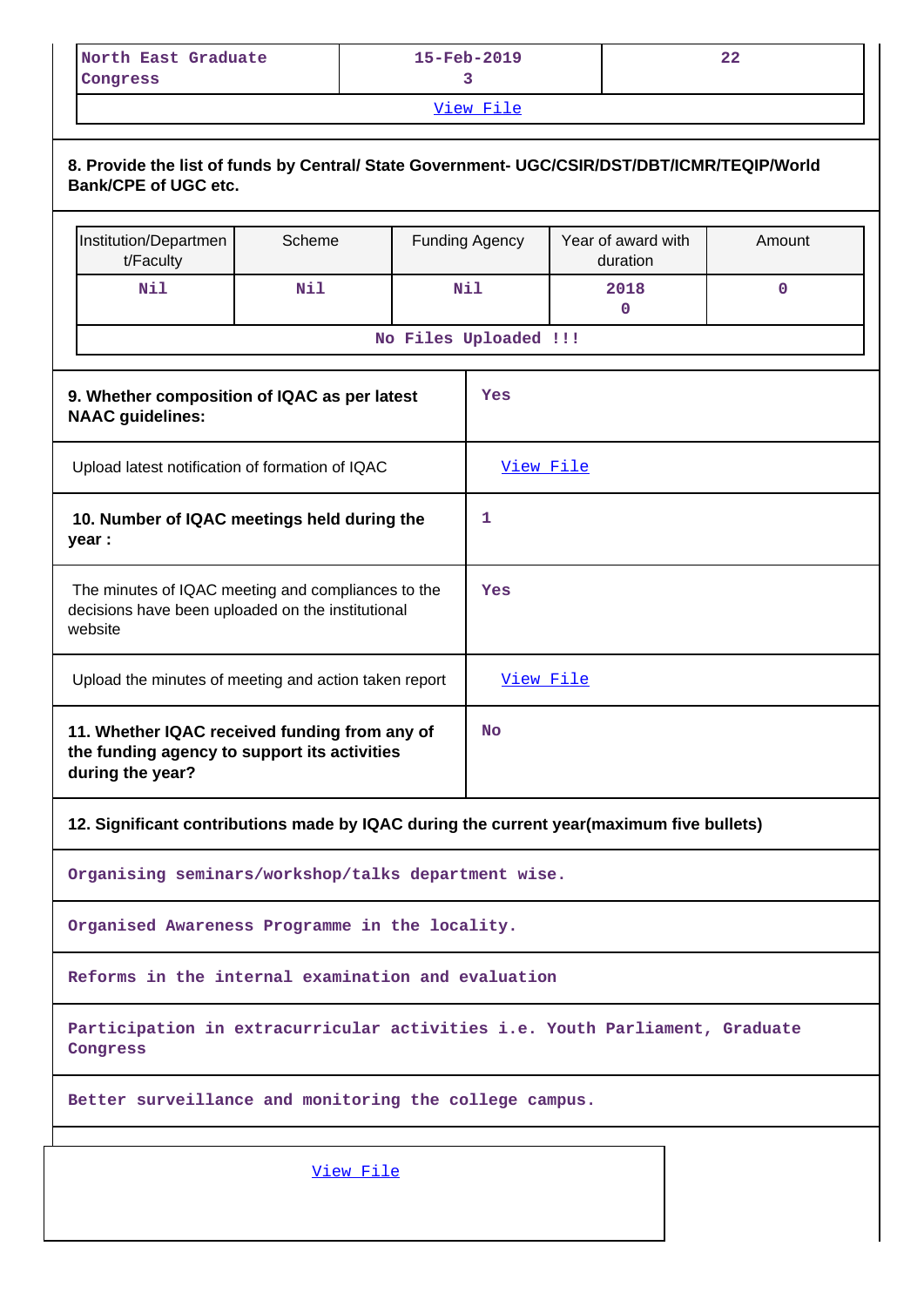### **13. Plan of action chalked out by the IQAC in the beginning of the academic year towards Quality Enhancement and outcome achieved by the end of the academic year**

| Plan of Action                      | Achivements/Outcomes                                                                                                                                                                                                                                                                                                                                                                                                                                                                                                                                                                                                                          |
|-------------------------------------|-----------------------------------------------------------------------------------------------------------------------------------------------------------------------------------------------------------------------------------------------------------------------------------------------------------------------------------------------------------------------------------------------------------------------------------------------------------------------------------------------------------------------------------------------------------------------------------------------------------------------------------------------|
| Addition of new class room          | Keeping in mind the growing numbers of<br>enrolment in the college, the IQAC<br>proposed in its meeting to construct<br>new class rooms for the students.<br>Accordingly, the college authority<br>added two numbers of class room with<br>the existing classes.                                                                                                                                                                                                                                                                                                                                                                              |
| Organisation of Awareness Programme | The IQAC emphasis on observing and<br>celebrating different national and<br>regional festivals. The college held<br>various programmes having importance of<br>inculcating social values among the<br>students. The involvement of local<br>community especially the NGOs held<br>programmes on women empowerment,<br>problem of Human Trafficking in the<br>college. The college is committed and<br>celebrated National Days including<br>Matribhasa Divas, National Women's Day<br>every year. All these programmes are<br>performed by the IQAC in collaboration<br>with the NSS of the college.                                          |
| How to Use Your Library Programme   | There is Library Orientation Programme<br>at the commencement of new academic<br>session every year. The Programme is<br>held in cooperation with IQAC of the<br>college. The programme is held mainly<br>to acquaint the fresher's about the<br>rules and regulations of the Central<br>Library of the college.                                                                                                                                                                                                                                                                                                                              |
| Meet The Principal Programme        | The very first day of the college<br>commences with the programme 'Meet The<br>Principal' The main objective of this<br>orientation programme is the<br>introduction of teaching and<br>nonteaching staff of the college with<br>students especially of fresher's. This<br>helps the students to identify their<br>teachers at the very first day. On this<br>occasion, the Principal of the college<br>takes the opportunity in sharing and<br>discussing with them about the moral<br>values and ethical conduct to be<br>followed by them inside the college<br>campus. The Programme proves helpful in<br>maintaining overall educational |
|                                     | atmosphere of the college.                                                                                                                                                                                                                                                                                                                                                                                                                                                                                                                                                                                                                    |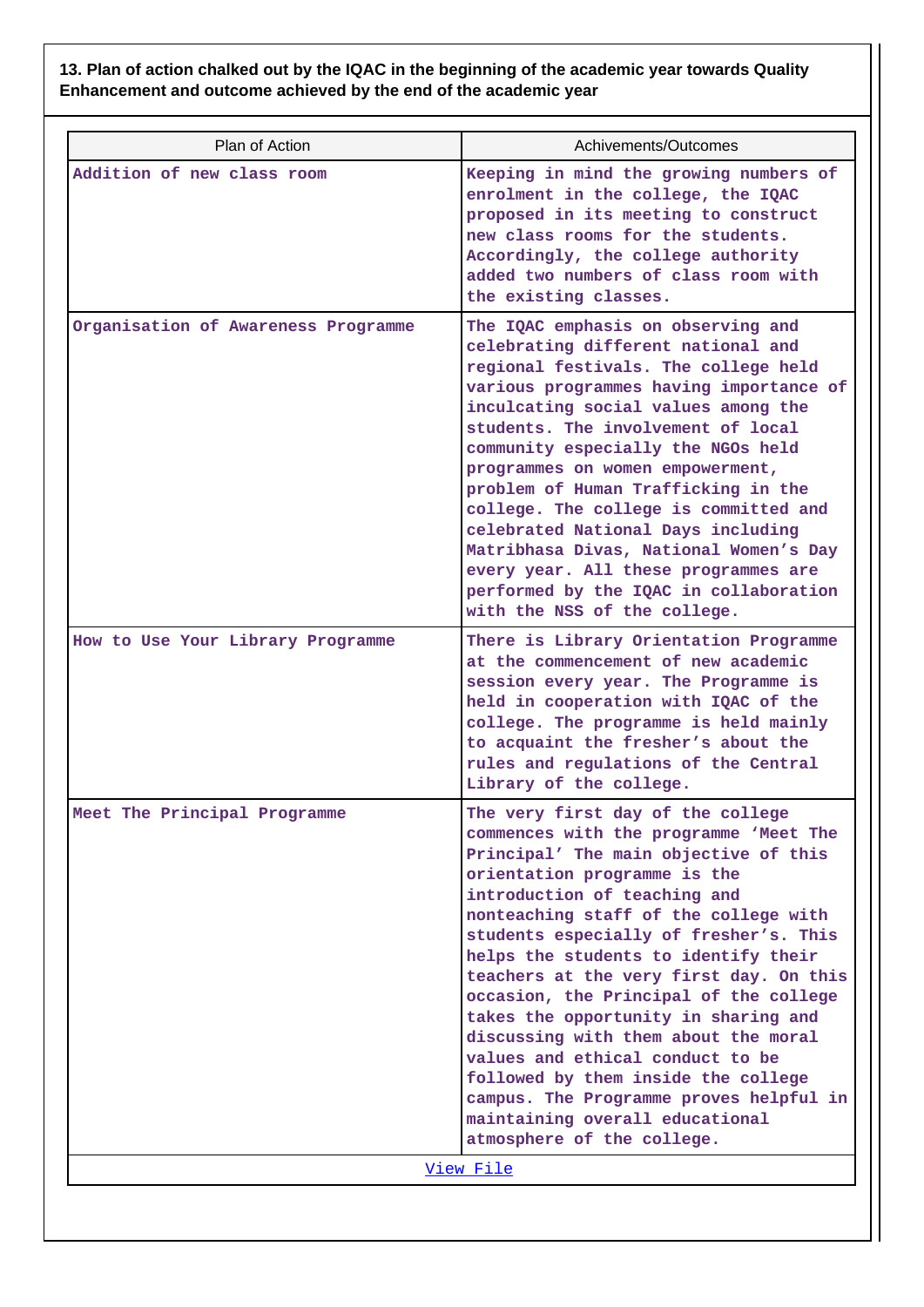**14. Whether AQAR was placed before statutory body ?**

| Name of Statutory Body<br>Governing body                                                                             | <b>Meeting Date</b><br>$05 - \text{Feb} - 2019$                                                                                                                                                                                                                                |  |  |  |
|----------------------------------------------------------------------------------------------------------------------|--------------------------------------------------------------------------------------------------------------------------------------------------------------------------------------------------------------------------------------------------------------------------------|--|--|--|
| 15. Whether NAAC/or any other accredited<br>body(s) visited IQAC or interacted with it to<br>assess the functioning? | <b>No</b>                                                                                                                                                                                                                                                                      |  |  |  |
| 16. Whether institutional data submitted to<br>AISHE:                                                                | Yes                                                                                                                                                                                                                                                                            |  |  |  |
| Year of Submission                                                                                                   | 2019                                                                                                                                                                                                                                                                           |  |  |  |
| Date of Submission                                                                                                   | $03 - Apr - 2019$                                                                                                                                                                                                                                                              |  |  |  |
| 17. Does the Institution have Management<br><b>Information System?</b>                                               | Yes                                                                                                                                                                                                                                                                            |  |  |  |
| If yes, give a brief descripiton and a list of modules<br>currently operational (maximum 500 words)                  | • The college maintain a well updated<br>website of its own. . The college has a<br>biometric machine for its teaching and<br>nonteaching staff to record their<br>attendance. . The college office keeps<br>semester wise computerised admission<br>register of its students. |  |  |  |

**Part B** 

# **CRITERION I – CURRICULAR ASPECTS**

### **1.1 – Curriculum Planning and Implementation**

 1.1.1 – Institution has the mechanism for well planned curriculum delivery and documentation. Explain in 500 words

 **• The college adhere to the curriculum prepared by the University for its Affiliated Colleges and it is mandatory to be followed throughout the session, besides its own calendar as per the schedule prescribed by the affiliating university. • Expert lecture programmes are held frequently involving teachers and students. • The University prescribed syllabus of each semester is distributed among the teacher of a department. This is done at Departmental Committee meeting as chaired by the HoD of the Department. • The distributed copy of syllabus is circulated among the students at the commencement of each academic session. • The teachers of department frames teaching plan on the basis of Academic Calendar prescribed by the University. • The teacher records topic covered of daily classes on the log book, which is supplied by the college office month wise.**

#### 1.1.2 – Certificate/ Diploma Courses introduced during the academic year

| Certificate     | Skill              |
|-----------------|--------------------|
| Diploma Courses | Focus on employ    |
| Dates of        | ability/entreprene |
| <b>Duration</b> | Development        |
| Introduction    | urship             |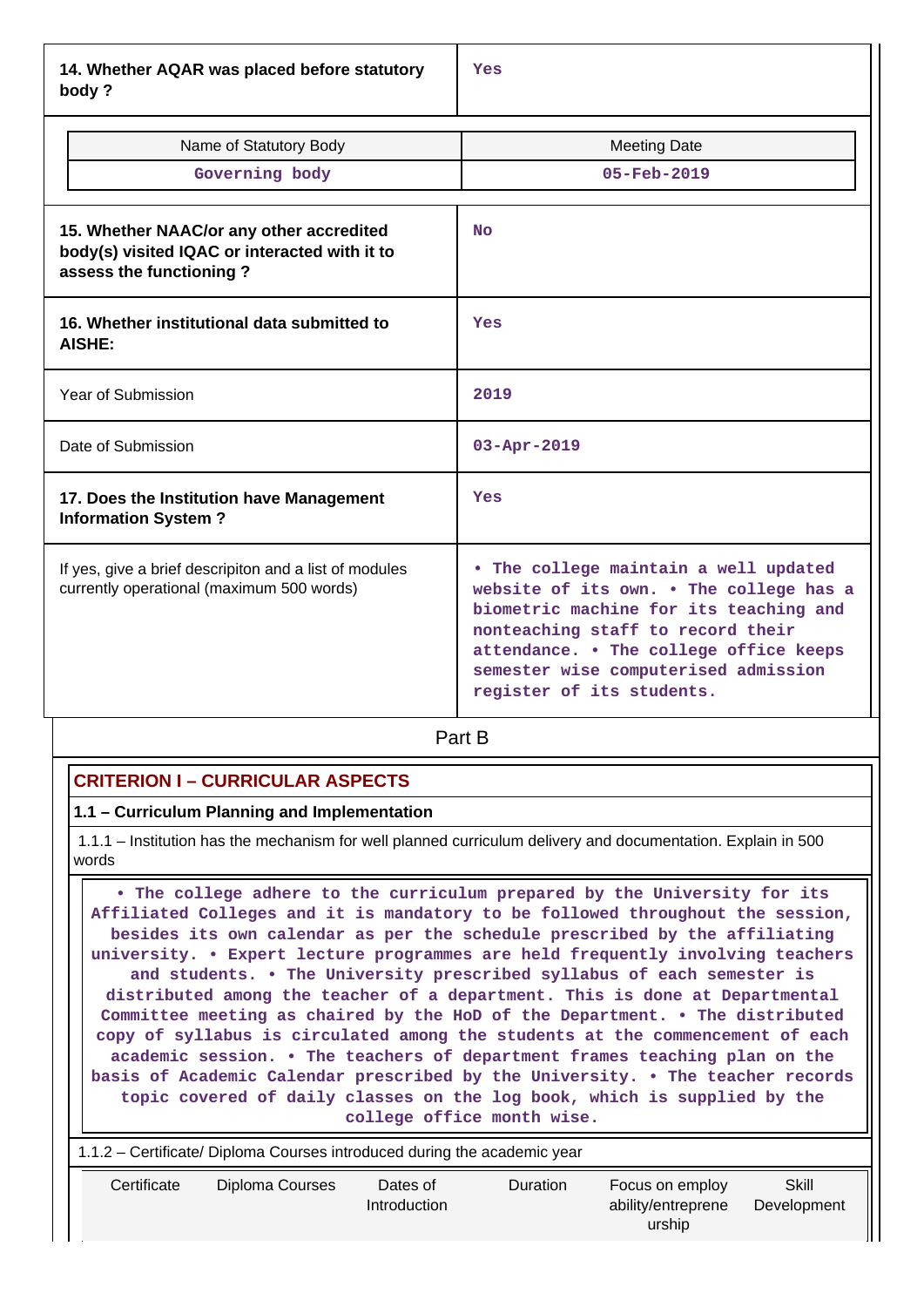| <b>CBCEA-I</b><br>(BA 1st Year<br>Students)                                                | <b>NIL</b>        | 01/06/2018                                                                                                   | 365  | Yes                                                             | Yes |  |
|--------------------------------------------------------------------------------------------|-------------------|--------------------------------------------------------------------------------------------------------------|------|-----------------------------------------------------------------|-----|--|
| <b>CBCEA-II</b><br>(BA 2nd Year<br>Students)                                               | <b>NIL</b>        | 01/06/2018                                                                                                   | 365  | Yes                                                             | Yes |  |
| CBCEA-III<br>(BA 3rd Year<br>Students)                                                     | <b>NIL</b>        | 01/06/2018                                                                                                   | 365  | Yes                                                             | Yes |  |
| 1.2 - Academic Flexibility                                                                 |                   |                                                                                                              |      |                                                                 |     |  |
|                                                                                            |                   | 1.2.1 - New programmes/courses introduced during the academic year                                           |      |                                                                 |     |  |
| Programme/Course                                                                           |                   | Programme Specialization                                                                                     |      | Dates of Introduction                                           |     |  |
| <b>Nill</b>                                                                                |                   | <b>NIL</b>                                                                                                   |      | <b>Nill</b>                                                     |     |  |
|                                                                                            |                   | No file uploaded.                                                                                            |      |                                                                 |     |  |
| affiliated Colleges (if applicable) during the academic year.                              |                   | 1.2.2 - Programmes in which Choice Based Credit System (CBCS)/Elective course system implemented at the      |      |                                                                 |     |  |
| Name of programmes adopting<br><b>CBCS</b>                                                 |                   | Programme Specialization                                                                                     |      | Date of implementation of<br><b>CBCS/Elective Course System</b> |     |  |
| <b>Nill</b>                                                                                |                   | <b>Nil</b>                                                                                                   |      | <b>Nill</b>                                                     |     |  |
|                                                                                            |                   | 1.2.3 - Students enrolled in Certificate/ Diploma Courses introduced during the year                         |      |                                                                 |     |  |
| Certificate<br>Diploma Course                                                              |                   |                                                                                                              |      |                                                                 |     |  |
| <b>Number of Students</b>                                                                  |                   |                                                                                                              | 1174 |                                                                 | Nil |  |
| 1.3 - Curriculum Enrichment                                                                |                   |                                                                                                              |      |                                                                 |     |  |
| 1.3.1 - Value-added courses imparting transferable and life skills offered during the year |                   |                                                                                                              |      |                                                                 |     |  |
| <b>Value Added Courses</b>                                                                 |                   | Date of Introduction                                                                                         |      | Number of Students Enrolled                                     |     |  |
| NIL                                                                                        |                   | <b>Nill</b>                                                                                                  |      | Nill                                                            |     |  |
|                                                                                            | No file uploaded. |                                                                                                              |      |                                                                 |     |  |
|                                                                                            |                   | 1.3.2 - Field Projects / Internships under taken during the year                                             |      |                                                                 |     |  |
| Project/Programme Title                                                                    |                   | Programme Specialization                                                                                     |      | No. of students enrolled for Field<br>Projects / Internships    |     |  |
| Nill                                                                                       |                   | Nil                                                                                                          |      | Nill                                                            |     |  |
|                                                                                            |                   | No file uploaded.                                                                                            |      |                                                                 |     |  |
| 1.4 - Feedback System                                                                      |                   |                                                                                                              |      |                                                                 |     |  |
|                                                                                            |                   | 1.4.1 - Whether structured feedback received from all the stakeholders.                                      |      |                                                                 |     |  |
| <b>Students</b>                                                                            |                   |                                                                                                              |      | Yes                                                             |     |  |
| <b>Teachers</b>                                                                            |                   |                                                                                                              |      | Yes                                                             |     |  |
| Employers                                                                                  |                   |                                                                                                              |      | Yes                                                             |     |  |
| Alumni                                                                                     |                   |                                                                                                              |      | Yes                                                             |     |  |
| Parents                                                                                    |                   |                                                                                                              |      | Yes                                                             |     |  |
| (maximum 500 words)                                                                        |                   | 1.4.2 - How the feedback obtained is being analyzed and utilized for overall development of the institution? |      |                                                                 |     |  |
| <b>Feedback Obtained</b>                                                                   |                   |                                                                                                              |      |                                                                 |     |  |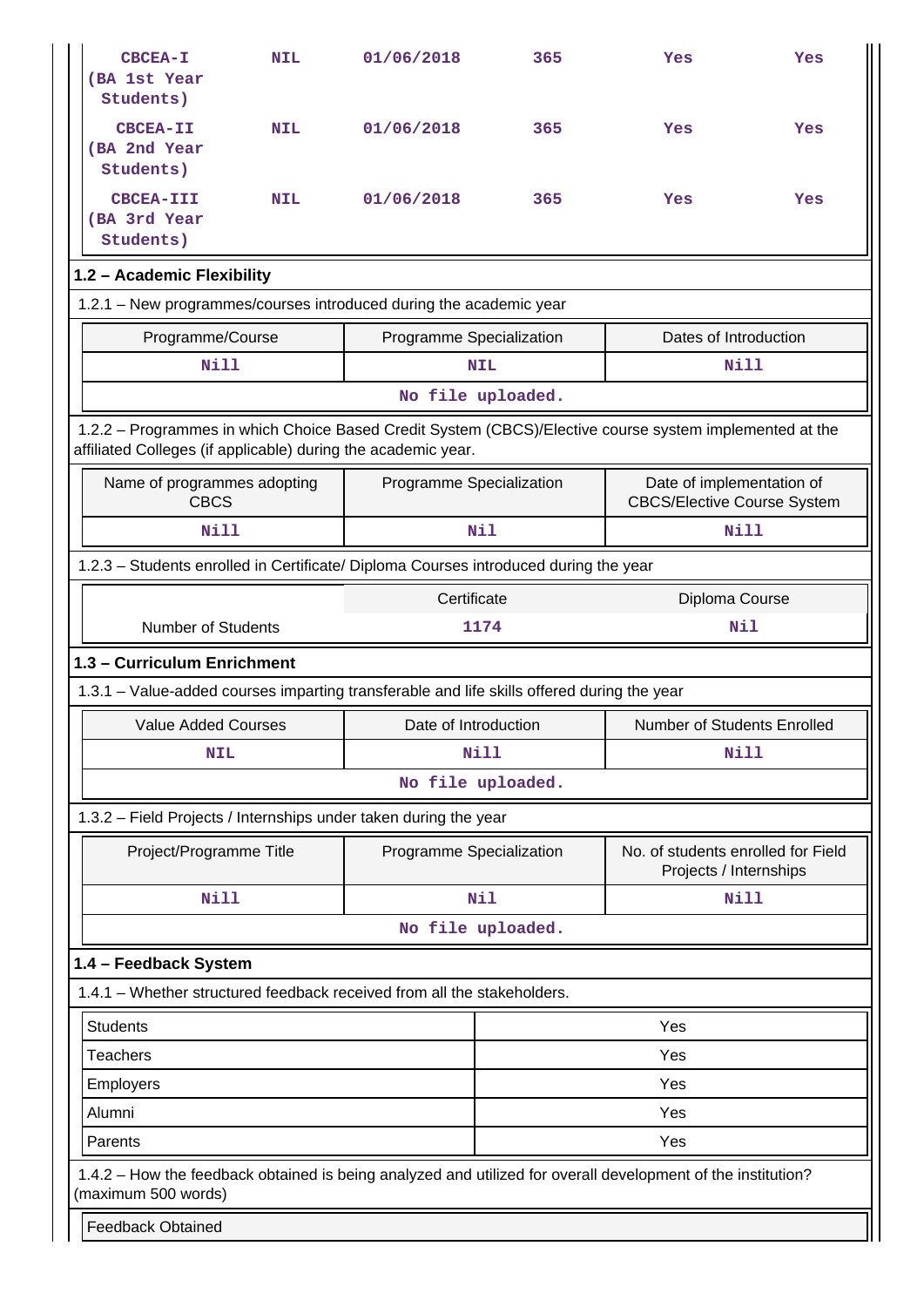**The college follows the structured feedback system collected from stakeholder and analysed for the improvement of the academic as well as physical atmosphere of the college. The college website maintain feedback format which can be downloaded for filling and submitting the same to the college. The Feedback of students, Alumni and Parents/ Guardian are taken by the Principal of the college with the assistance of the IQAC. The students of the college avail ample opportunity to fill and submit their feedback on teaching-learning, academic administration and curriculum aspects. This is conducted randomly from the student's irrespective of their department towards the end of academic year. The result of the feedback are analysed at the IQAC meeting and finally placed before the GB of the college for its implementation. The principal of the college also collect feedback from university officials, visiting academicians, public representatives to the college on infrastructure, planning, and overall administration of the college. The filled feedback forms are collected from the stakeholder which are analysed and results are discussed in the academic meeting of the staff as well as in the statutory body of the college. The principal of the college also collect feedback from visiting university officials, public representatives to the college on infrastructure, planning, and overall administration of the college. The feedback collected from the stakeholder are analysed and results are discussed in the academic meeting of the staff as well as in the IQAC meeting and finally placed in the statutory body of the college. The results of the feedback provide either opportunity to reform or inspiration for over all development of the college.**

# **CRITERION II – TEACHING- LEARNING AND EVALUATION**

### **2.1 – Student Enrolment and Profile**

2.1.1 – Demand Ratio during the year

|  | Name of the<br>Programme                                                                                                                                  | Programme<br>Specialization                                  |                                                              | Number of seats<br>available                   |                                                                                                  | Number of<br>Application received |                                                                                                  | <b>Students Enrolled</b>                                    |
|--|-----------------------------------------------------------------------------------------------------------------------------------------------------------|--------------------------------------------------------------|--------------------------------------------------------------|------------------------------------------------|--------------------------------------------------------------------------------------------------|-----------------------------------|--------------------------------------------------------------------------------------------------|-------------------------------------------------------------|
|  | <b>BA</b>                                                                                                                                                 | Major/General<br>(First Year)                                |                                                              | 450                                            |                                                                                                  |                                   | 511                                                                                              | 491                                                         |
|  | <b>BA</b>                                                                                                                                                 |                                                              | Major/General<br>(Second Year)                               |                                                | 450                                                                                              |                                   | 377                                                                                              | 377                                                         |
|  | <b>BA</b>                                                                                                                                                 | Major/General<br>(Third Year)                                |                                                              |                                                | 450                                                                                              |                                   | 306                                                                                              | 306                                                         |
|  |                                                                                                                                                           |                                                              |                                                              |                                                | View File                                                                                        |                                   |                                                                                                  |                                                             |
|  | 2.2 - Catering to Student Diversity                                                                                                                       |                                                              |                                                              |                                                |                                                                                                  |                                   |                                                                                                  |                                                             |
|  | 2.2.1 - Student - Full time teacher ratio (current year data)                                                                                             |                                                              |                                                              |                                                |                                                                                                  |                                   |                                                                                                  |                                                             |
|  | Year                                                                                                                                                      | Number of<br>students enrolled<br>in the institution<br>(UG) | Number of<br>students enrolled<br>in the institution<br>(PG) |                                                | Number of<br>fulltime teachers<br>available in the<br>institution<br>teaching only UG<br>courses |                                   | Number of<br>fulltime teachers<br>available in the<br>institution<br>teaching only PG<br>courses | Number of<br>teachers<br>teaching both UG<br>and PG courses |
|  | 2018                                                                                                                                                      | 1174                                                         |                                                              | <b>Nill</b>                                    | 19                                                                                               |                                   | Nill                                                                                             | Nill                                                        |
|  | 2.3 - Teaching - Learning Process                                                                                                                         |                                                              |                                                              |                                                |                                                                                                  |                                   |                                                                                                  |                                                             |
|  | 2.3.1 – Percentage of teachers using ICT for effective teaching with Learning Management Systems (LMS), E-<br>learning resources etc. (current year data) |                                                              |                                                              |                                                |                                                                                                  |                                   |                                                                                                  |                                                             |
|  | Number of<br><b>Teachers on Roll</b>                                                                                                                      | Number of<br>teachers using<br>ICT (LMS, e-                  |                                                              | <b>ICT Tools and</b><br>resources<br>available | Number of ICT<br>enabled<br>Classrooms                                                           |                                   | Numberof smart<br>classrooms                                                                     | E-resources and<br>techniques used                          |

H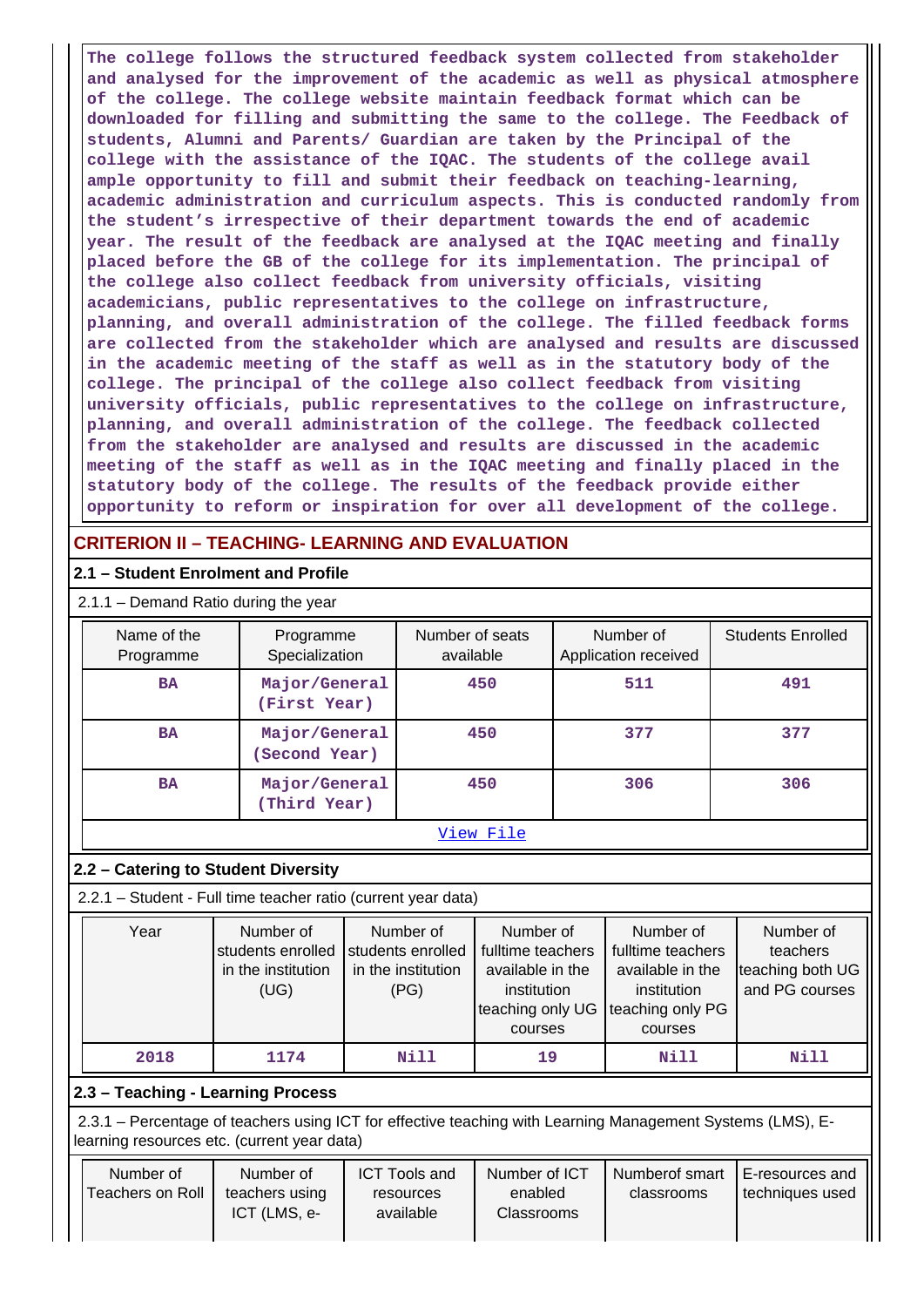|                                                                                                                                                                                                                                                                                                                                                                                                                                                                                                                                                                                                                                                                                                                                                                                                                                                                                                    | Resources) |                         |                     |                                                                                     |                                              |             |                                                                |                |                                                                                                                    |
|----------------------------------------------------------------------------------------------------------------------------------------------------------------------------------------------------------------------------------------------------------------------------------------------------------------------------------------------------------------------------------------------------------------------------------------------------------------------------------------------------------------------------------------------------------------------------------------------------------------------------------------------------------------------------------------------------------------------------------------------------------------------------------------------------------------------------------------------------------------------------------------------------|------------|-------------------------|---------------------|-------------------------------------------------------------------------------------|----------------------------------------------|-------------|----------------------------------------------------------------|----------------|--------------------------------------------------------------------------------------------------------------------|
| 17                                                                                                                                                                                                                                                                                                                                                                                                                                                                                                                                                                                                                                                                                                                                                                                                                                                                                                 |            | 17                      |                     | 2                                                                                   | 2                                            |             |                                                                | $\overline{2}$ | 13                                                                                                                 |
|                                                                                                                                                                                                                                                                                                                                                                                                                                                                                                                                                                                                                                                                                                                                                                                                                                                                                                    |            |                         |                     |                                                                                     | View File of ICT Tools and resources         |             |                                                                |                |                                                                                                                    |
|                                                                                                                                                                                                                                                                                                                                                                                                                                                                                                                                                                                                                                                                                                                                                                                                                                                                                                    |            |                         |                     |                                                                                     | View File of E-resources and techniques used |             |                                                                |                |                                                                                                                    |
| 2.3.2 - Students mentoring system available in the institution? Give details. (maximum 500 words)                                                                                                                                                                                                                                                                                                                                                                                                                                                                                                                                                                                                                                                                                                                                                                                                  |            |                         |                     |                                                                                     |                                              |             |                                                                |                |                                                                                                                    |
| Teachers of the Haji Anfar Ali College are engaged as mentors of the students. At the commencement of new<br>academic session, the orientation programme 'Meet the Principal' helps the students to identify their mentors.<br>The main objective of the mentors is not only to guide the students regarding selection of subject combination,<br>academic activities, and class attendance of the college including the problem facing by them during college<br>hours, but also to inspire them to achieve their goals by proper utilization of available college resources. All the<br>HoD of various departments has been working as the chief mentor's of respective departments. The principal of<br>the college monitor the overall works mentoring of the college. Proper mentoring of the students helps in<br>inculcating ethical values and social responsibilities among the students. |            |                         |                     |                                                                                     |                                              |             |                                                                |                |                                                                                                                    |
| Number of students enrolled in the<br>institution                                                                                                                                                                                                                                                                                                                                                                                                                                                                                                                                                                                                                                                                                                                                                                                                                                                  |            |                         |                     |                                                                                     | Number of fulltime teachers                  |             |                                                                |                | Mentor: Mentee Ratio                                                                                               |
|                                                                                                                                                                                                                                                                                                                                                                                                                                                                                                                                                                                                                                                                                                                                                                                                                                                                                                    | 1174       |                         |                     |                                                                                     | 19                                           |             |                                                                |                | 1:62                                                                                                               |
| 2.4 - Teacher Profile and Quality                                                                                                                                                                                                                                                                                                                                                                                                                                                                                                                                                                                                                                                                                                                                                                                                                                                                  |            |                         |                     |                                                                                     |                                              |             |                                                                |                |                                                                                                                    |
| 2.4.1 - Number of full time teachers appointed during the year                                                                                                                                                                                                                                                                                                                                                                                                                                                                                                                                                                                                                                                                                                                                                                                                                                     |            |                         |                     |                                                                                     |                                              |             |                                                                |                |                                                                                                                    |
| No. of sanctioned<br>positions                                                                                                                                                                                                                                                                                                                                                                                                                                                                                                                                                                                                                                                                                                                                                                                                                                                                     |            | No. of filled positions |                     | Vacant positions                                                                    |                                              |             | Positions filled during<br>the current year                    |                | No. of faculty with<br>Ph.D                                                                                        |
| 18                                                                                                                                                                                                                                                                                                                                                                                                                                                                                                                                                                                                                                                                                                                                                                                                                                                                                                 |            | 19                      |                     |                                                                                     | $\overline{a}$                               | <b>Nill</b> |                                                                |                | 6                                                                                                                  |
| International level from Government, recognised bodies during the year)<br>Year of Award                                                                                                                                                                                                                                                                                                                                                                                                                                                                                                                                                                                                                                                                                                                                                                                                           |            |                         | international level | Name of full time teachers<br>receiving awards from<br>state level, national level, |                                              | Designation |                                                                |                | Name of the award,<br>fellowship, received from<br>Government or recognized<br>bodies                              |
| 2018                                                                                                                                                                                                                                                                                                                                                                                                                                                                                                                                                                                                                                                                                                                                                                                                                                                                                               |            |                         | Nil                 |                                                                                     |                                              | Nill        |                                                                |                | Nil                                                                                                                |
|                                                                                                                                                                                                                                                                                                                                                                                                                                                                                                                                                                                                                                                                                                                                                                                                                                                                                                    |            |                         |                     |                                                                                     | No file uploaded.                            |             |                                                                |                |                                                                                                                    |
| 2.5 - Evaluation Process and Reforms                                                                                                                                                                                                                                                                                                                                                                                                                                                                                                                                                                                                                                                                                                                                                                                                                                                               |            |                         |                     |                                                                                     |                                              |             |                                                                |                |                                                                                                                    |
| the year                                                                                                                                                                                                                                                                                                                                                                                                                                                                                                                                                                                                                                                                                                                                                                                                                                                                                           |            |                         |                     |                                                                                     |                                              |             |                                                                |                | 2.5.1 – Number of days from the date of semester-end/ year- end examination till the declaration of results during |
| Programme Name                                                                                                                                                                                                                                                                                                                                                                                                                                                                                                                                                                                                                                                                                                                                                                                                                                                                                     |            | Programme Code          |                     |                                                                                     | Semester/year                                |             | Last date of the last<br>semester-end/year-<br>end examination |                | Date of declaration of<br>results of semester-<br>end/ year- end<br>examination                                    |
| <b>BA</b>                                                                                                                                                                                                                                                                                                                                                                                                                                                                                                                                                                                                                                                                                                                                                                                                                                                                                          |            | 6th Semester            |                     |                                                                                     | 154                                          |             | 27/05/2019                                                     |                | 01/07/2019                                                                                                         |
|                                                                                                                                                                                                                                                                                                                                                                                                                                                                                                                                                                                                                                                                                                                                                                                                                                                                                                    |            |                         |                     |                                                                                     | No file uploaded.                            |             |                                                                |                |                                                                                                                    |
|                                                                                                                                                                                                                                                                                                                                                                                                                                                                                                                                                                                                                                                                                                                                                                                                                                                                                                    |            |                         |                     |                                                                                     |                                              |             |                                                                |                |                                                                                                                    |
| 2.5.2 – Reforms initiated on Continuous Internal Evaluation (CIE) system at the institutional level (250 words)<br>Haji Anfar Ali College is affiliated to Gauhati University, Assam and follows<br>the examination pattern of the university. Gauhati University guidelines are<br>strictly adhered to with respect to evaluation process. There are a number of<br>Internal Assessments conducted. The schedules of internal assessments are<br>communicated to students and faculty members in the beginning of the semester<br>through institutional academic calendar which is prepared based on the<br>university academic calendar. The College has reformed the continuous internal<br>evaluation system from faculty centric to student centric. An Internal Exam.                                                                                                                        |            |                         |                     |                                                                                     |                                              |             |                                                                |                |                                                                                                                    |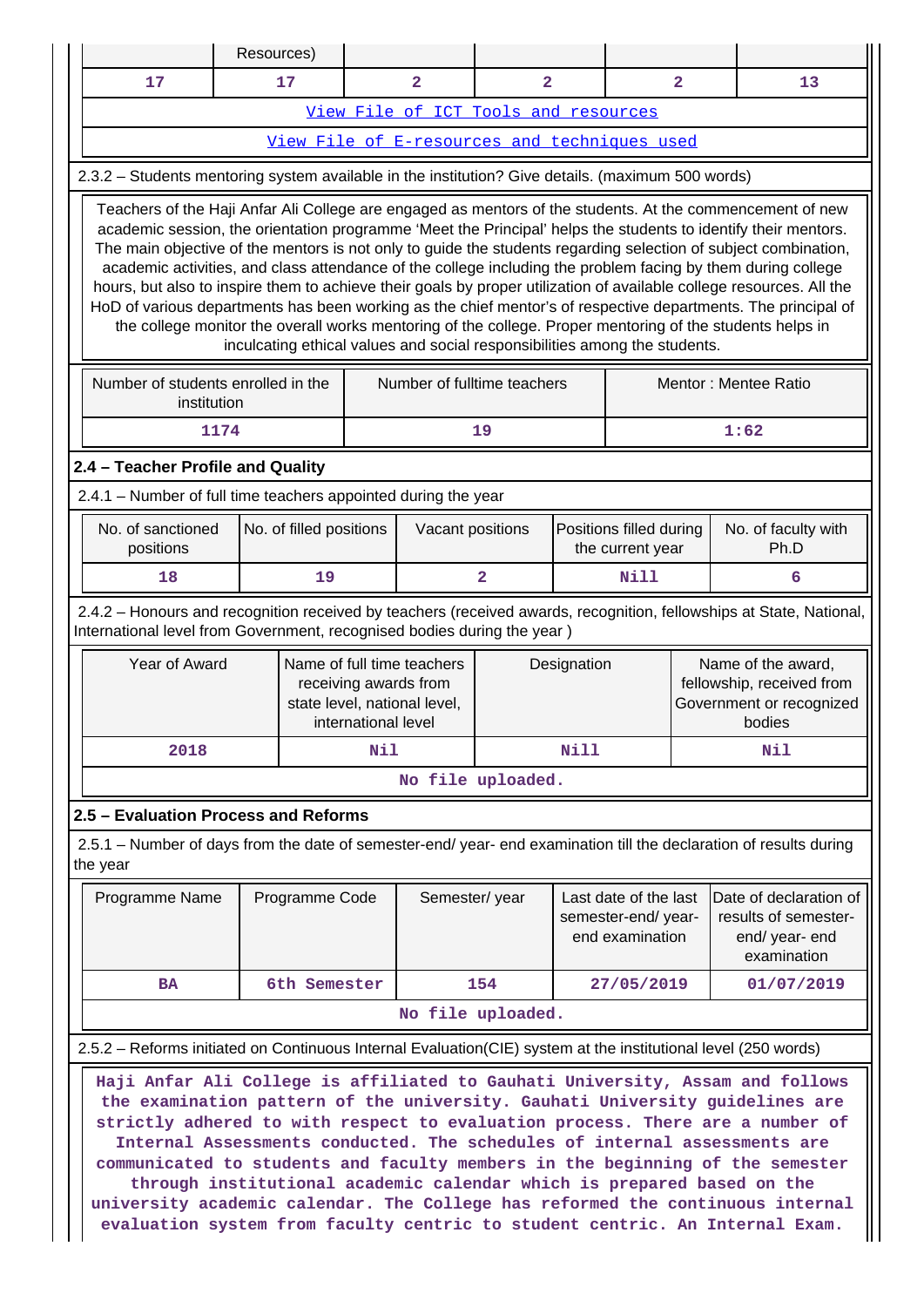**Committee is framed which conducts the examination at par with the calendar of the Affiliated University and the Institutions as well. As per the guidelines, the following reforms have been carried out effectively conducting CIE: .Scheduling of Internal Examination, Seating arrangements, hall invigilators listed for every examination. Preparing the question paper for 20 of the prescribed marks for the internal examination in the prescribed pattern based on the part of the syllabus covered. Scrutiny of the prepared question paper is carried out by HoD/ faculty members to ensure quality of the Question paper. Monitoring the attendance of the students for the Examination. After completion of the internal examination, the faculty members evaluate the answer scripts and distribute to the students for doubt clarification. The faculty members then keep them in the department and submits the scripts to the University examination branch as and when called for. Result review meetings are conducted with result analysis and the remedial actions for further improvements are taken after discussion with faculty, HoD and Principal. Performance of the students in Internal Assessment is used for Faculties to identify slow and advanced learners in their respective subjects. Slow Learners are encouraged to improve their performance in future by counselling. Meet the Principal Sessions are periodically organised to sort out the personal issues, academic and nonacademic.**

 2.5.3 – Academic calendar prepared and adhered for conduct of Examination and other related matters (250 words)

 **Haji Anfar Ali College prepares a calendar as per the schedule prescribed by the affiliating university i,e. Gauhati University for implementation of curriculum and participation in extracurricular and co-curricular activities. As per university rules and regulation, academic activities are run in college throughout the year. As per the academic calendar, the college adhered to available working days, short and long holidays, national public holidays, admission process, semester wise teaching plans, tentative University examination days of semester, Tentative allocation of internal assessment work i.e. seminar activity, project assignment, class tests and submission of internal assessment papers. Further, celebration of national days, celebration of birth and death anniversary, celebration of special days, departmental unit tests, educational tours, departmental activities, literacy days, awareness programmes and rallies, organising workshop / seminar activity are planned and implemented accordingly. As per academic calendar, the college follows all the related curricular, co-curricular and extra-curricular activities for the better academic work. Besides, the college adhered to the participation in youth festival, graduate congress, participation inter-collegiate sports competitions like cricket, kabaddi, chess, badminton, table tennis organised by the affiliating university.**

#### **2.6 – Student Performance and Learning Outcomes**

 2.6.1 – Program outcomes, program specific outcomes and course outcomes for all programs offered by the institution are stated and displayed in website of the institution (to provide the weblink)

#### **No Data Entered/Not Applicable !!!**

2.6.2 – Pass percentage of students

| Programme<br>Code | Programme<br>Name | Programme<br>Specialization | Number of<br>students<br>appeared in the<br>final year<br>examination | Number of<br>students passed<br>in final year<br>examination | Pass Percentage |
|-------------------|-------------------|-----------------------------|-----------------------------------------------------------------------|--------------------------------------------------------------|-----------------|
| <b>BA</b>         | <b>BA</b>         | Major/<br>General           | 259                                                                   | 220                                                          | 84.94%          |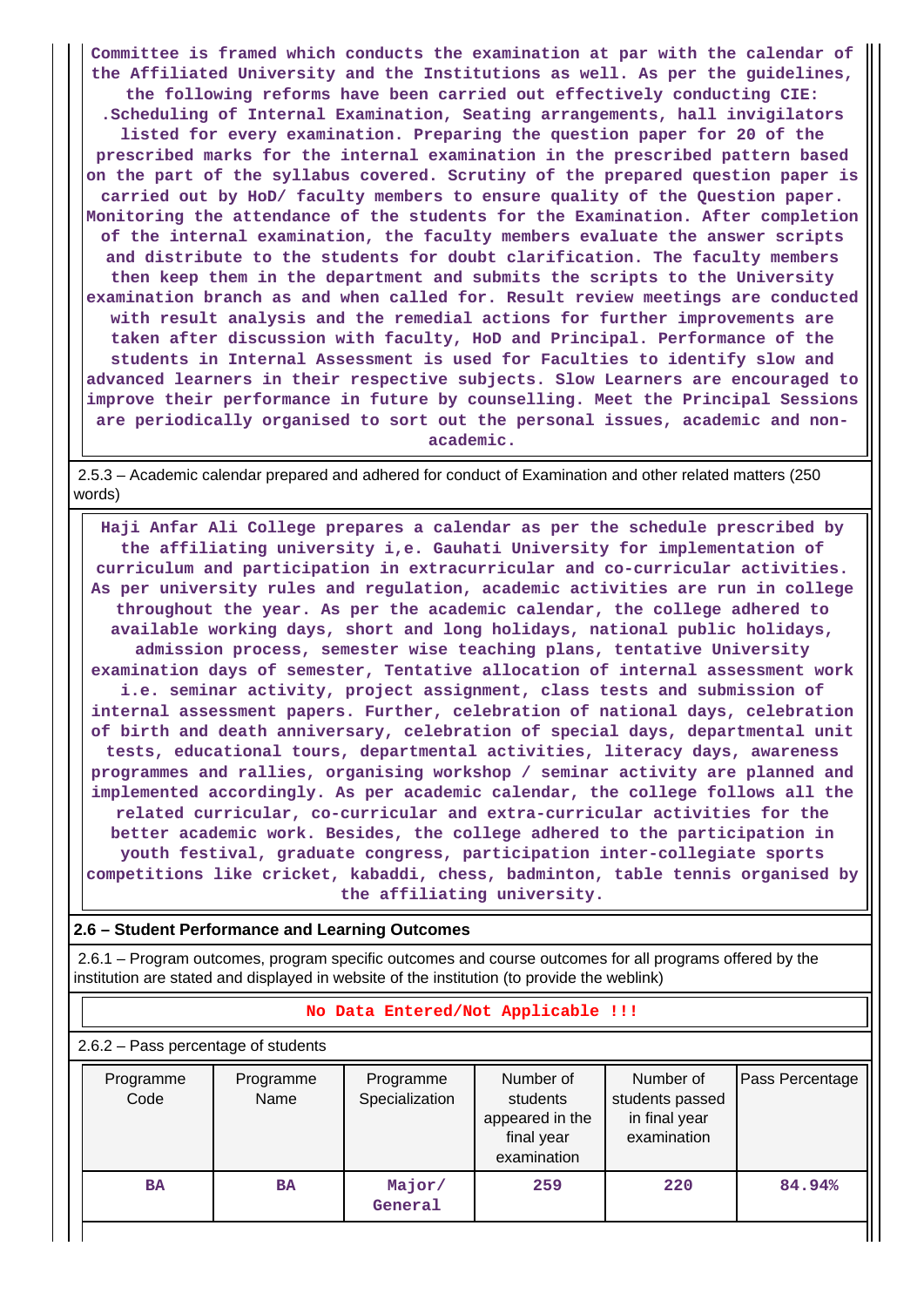## **2.7 – Student Satisfaction Survey**

 2.7.1 – Student Satisfaction Survey (SSS) on overall institutional performance (Institution may design the questionnaire) (results and details be provided as weblink)

|                                                                                                                                          |                        |          |              |                               | $\mathbf{0}$                                                                          |      |                               |      |                                    |  |
|------------------------------------------------------------------------------------------------------------------------------------------|------------------------|----------|--------------|-------------------------------|---------------------------------------------------------------------------------------|------|-------------------------------|------|------------------------------------|--|
| <b>CRITERION III – RESEARCH, INNOVATIONS AND EXTENSION</b>                                                                               |                        |          |              |                               |                                                                                       |      |                               |      |                                    |  |
| 3.1 - Resource Mobilization for Research                                                                                                 |                        |          |              |                               |                                                                                       |      |                               |      |                                    |  |
| 3.1.1 - Research funds sanctioned and received from various agencies, industry and other organisations                                   |                        |          |              |                               |                                                                                       |      |                               |      |                                    |  |
| Nature of the Project                                                                                                                    |                        | Duration |              | Name of the funding<br>agency |                                                                                       |      | Total grant<br>sanctioned     |      | Amount received<br>during the year |  |
| Minor<br>Projects                                                                                                                        |                        | 365      |              |                               | <b>ICSSR</b>                                                                          |      | 500000                        | 3.5  |                                    |  |
|                                                                                                                                          |                        |          |              |                               | <u>View File</u>                                                                      |      |                               |      |                                    |  |
| 3.2 - Innovation Ecosystem                                                                                                               |                        |          |              |                               |                                                                                       |      |                               |      |                                    |  |
| 3.2.1 - Workshops/Seminars Conducted on Intellectual Property Rights (IPR) and Industry-Academia Innovative<br>practices during the year |                        |          |              |                               |                                                                                       |      |                               |      |                                    |  |
| Title of workshop/seminar                                                                                                                |                        |          |              | Name of the Dept.             |                                                                                       |      |                               |      | Date                               |  |
| Nil                                                                                                                                      |                        |          |              | Nil                           |                                                                                       |      |                               |      |                                    |  |
| 3.2.2 - Awards for Innovation won by Institution/Teachers/Research scholars/Students during the year                                     |                        |          |              |                               |                                                                                       |      |                               |      |                                    |  |
| Title of the innovation                                                                                                                  | Name of Awardee        |          |              | Awarding Agency               |                                                                                       |      | Date of award                 |      | Category                           |  |
| Nil                                                                                                                                      |                        | Nil      | Nil          |                               | Nill                                                                                  |      | Nil                           |      |                                    |  |
|                                                                                                                                          |                        |          |              |                               | No file uploaded.                                                                     |      |                               |      |                                    |  |
| 3.2.3 – No. of Incubation centre created, start-ups incubated on campus during the year                                                  |                        |          |              |                               |                                                                                       |      |                               |      |                                    |  |
| Incubation<br>Center                                                                                                                     | Name                   |          | Sponsered By |                               | Name of the<br>Start-up                                                               |      | Nature of Start-<br><b>up</b> |      | Date of<br>Commencement            |  |
| Nil                                                                                                                                      | <b>Nil</b>             |          | Nil<br>Nil   |                               |                                                                                       | Nil  |                               | Nill |                                    |  |
|                                                                                                                                          |                        |          |              |                               | No file uploaded.                                                                     |      |                               |      |                                    |  |
| 3.3 - Research Publications and Awards                                                                                                   |                        |          |              |                               |                                                                                       |      |                               |      |                                    |  |
| 3.3.1 - Incentive to the teachers who receive recognition/awards                                                                         |                        |          |              |                               |                                                                                       |      |                               |      |                                    |  |
| <b>State</b>                                                                                                                             |                        |          |              | National                      |                                                                                       |      |                               |      | International                      |  |
| 0                                                                                                                                        |                        |          |              | 0                             |                                                                                       |      |                               |      | $\mathbf 0$                        |  |
| 3.3.2 - Ph. Ds awarded during the year (applicable for PG College, Research Center)                                                      |                        |          |              |                               |                                                                                       |      |                               |      |                                    |  |
|                                                                                                                                          | Name of the Department |          |              |                               |                                                                                       |      | Number of PhD's Awarded       |      |                                    |  |
|                                                                                                                                          | 0                      |          |              |                               |                                                                                       |      | Nill                          |      |                                    |  |
| 3.3.3 - Research Publications in the Journals notified on UGC website during the year                                                    |                        |          |              |                               |                                                                                       |      |                               |      |                                    |  |
| <b>Type</b>                                                                                                                              |                        |          | Department   |                               | Number of Publication                                                                 |      |                               |      | Average Impact Factor (if<br>any)  |  |
| <b>Nill</b>                                                                                                                              |                        |          | Nil          |                               |                                                                                       | Nill |                               |      | $\mathbf 0$                        |  |
|                                                                                                                                          |                        |          |              |                               | No file uploaded.                                                                     |      |                               |      |                                    |  |
|                                                                                                                                          |                        |          |              |                               | Chanters in aditad Valumes / Realco published, and noners in National/International C |      |                               |      |                                    |  |

ooks and Chapters in edited Volumes / Books published, and papers in National/International Conference!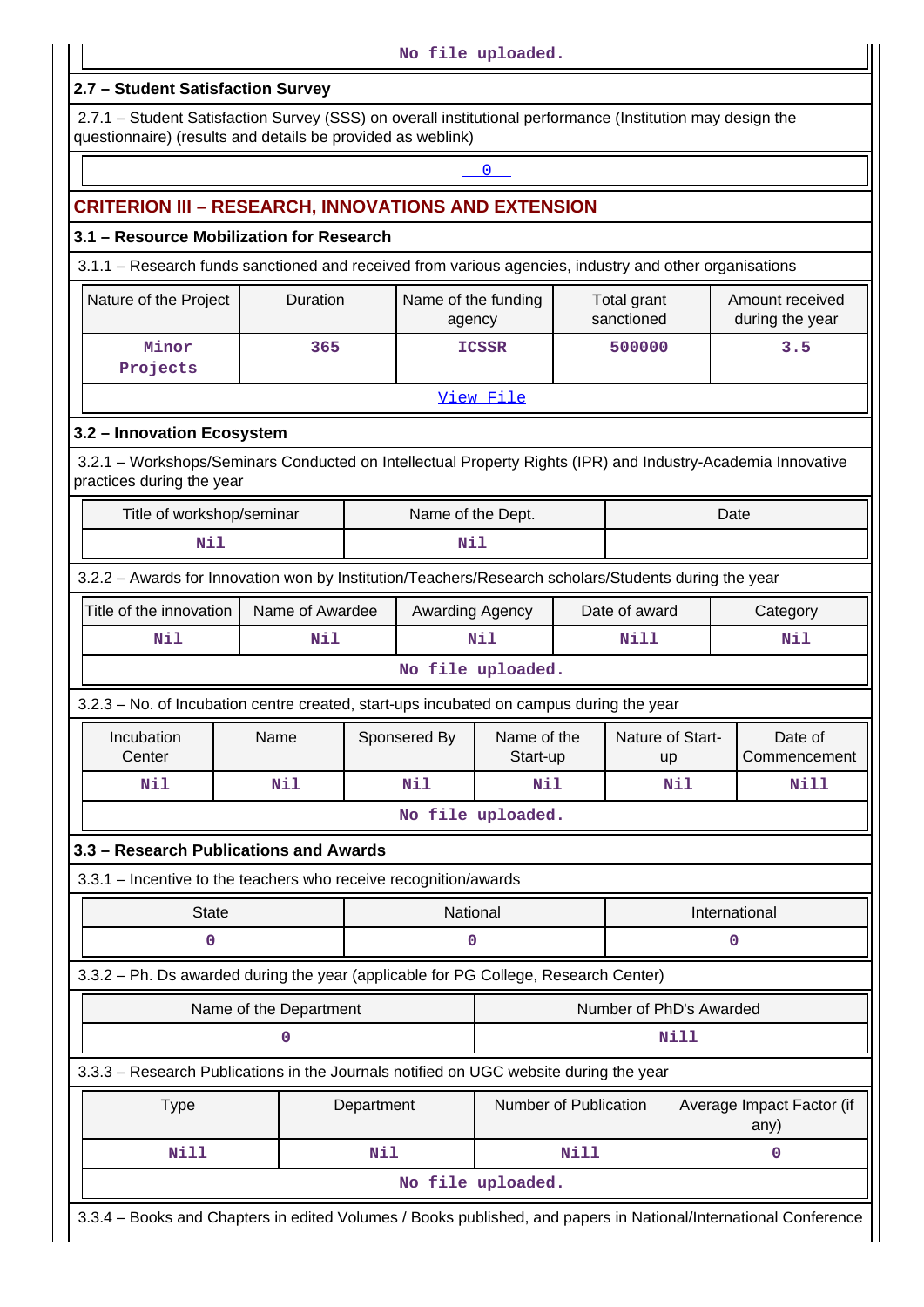| Proceedings per Teacher during the year                                                                                                                                                                            |  |                   |                                                 |                        |                                                          |                                            |                                                                    |                                                          |                                                                    |
|--------------------------------------------------------------------------------------------------------------------------------------------------------------------------------------------------------------------|--|-------------------|-------------------------------------------------|------------------------|----------------------------------------------------------|--------------------------------------------|--------------------------------------------------------------------|----------------------------------------------------------|--------------------------------------------------------------------|
|                                                                                                                                                                                                                    |  | Department        |                                                 |                        |                                                          |                                            | Number of Publication                                              |                                                          |                                                                    |
|                                                                                                                                                                                                                    |  |                   | Political Science                               |                        | 2                                                        |                                            |                                                                    |                                                          |                                                                    |
|                                                                                                                                                                                                                    |  |                   |                                                 |                        | View File                                                |                                            |                                                                    |                                                          |                                                                    |
| 3.3.5 - Bibliometrics of the publications during the last Academic year based on average citation index in Scopus/<br>Web of Science or PubMed/ Indian Citation Index                                              |  |                   |                                                 |                        |                                                          |                                            |                                                                    |                                                          |                                                                    |
| Title of the<br>Paper                                                                                                                                                                                              |  | Name of<br>Author | Title of journal                                | Year of<br>publication |                                                          | <b>Citation Index</b>                      | Institutional<br>affiliation as<br>mentioned in<br>the publication |                                                          | Number of<br>citations<br>excluding self<br>citation               |
| <b>Nil</b>                                                                                                                                                                                                         |  | Nil               | Nil                                             |                        | <b>Nill</b>                                              | $\mathbf 0$                                | <b>NIL</b>                                                         |                                                          | Nill                                                               |
|                                                                                                                                                                                                                    |  |                   |                                                 | No file uploaded.      |                                                          |                                            |                                                                    |                                                          |                                                                    |
| 3.3.6 - h-Index of the Institutional Publications during the year. (based on Scopus/ Web of science)                                                                                                               |  |                   |                                                 |                        |                                                          |                                            |                                                                    |                                                          |                                                                    |
| Title of the<br>Paper                                                                                                                                                                                              |  | Name of<br>Author | Title of journal                                | Year of<br>publication |                                                          | h-index                                    | Number of<br>citations<br>excluding self<br>citation               |                                                          | Institutional<br>affiliation as<br>mentioned in<br>the publication |
| <b>Nil</b>                                                                                                                                                                                                         |  | Nil               | Nil                                             |                        | <b>Nill</b>                                              | <b>Nill</b>                                | Nill                                                               |                                                          | Nil                                                                |
|                                                                                                                                                                                                                    |  |                   |                                                 | No file uploaded.      |                                                          |                                            |                                                                    |                                                          |                                                                    |
| 3.3.7 - Faculty participation in Seminars/Conferences and Symposia during the year:                                                                                                                                |  |                   |                                                 |                        |                                                          |                                            |                                                                    |                                                          |                                                                    |
| Number of Faculty                                                                                                                                                                                                  |  |                   | International                                   | National               |                                                          | <b>State</b>                               |                                                                    |                                                          | Local                                                              |
| Resource<br>persons                                                                                                                                                                                                |  |                   | Nill                                            |                        | 1                                                        |                                            | 1                                                                  |                                                          | 1                                                                  |
| Attended/Semi<br>nars/Workshops                                                                                                                                                                                    |  |                   | Nill                                            |                        | $\mathbf{1}$                                             | $\overline{\mathbf{2}}$                    |                                                                    |                                                          | $\mathbf{1}$                                                       |
|                                                                                                                                                                                                                    |  |                   |                                                 |                        | View File                                                |                                            |                                                                    |                                                          |                                                                    |
| 3.4 - Extension Activities                                                                                                                                                                                         |  |                   |                                                 |                        |                                                          |                                            |                                                                    |                                                          |                                                                    |
| 3.4.1 – Number of extension and outreach programmes conducted in collaboration with industry, community and<br>Non- Government Organisations through NSS/NCC/Red cross/Youth Red Cross (YRC) etc., during the year |  |                   |                                                 |                        |                                                          |                                            |                                                                    |                                                          |                                                                    |
| Title of the activities                                                                                                                                                                                            |  |                   | Organising unit/agency/<br>collaborating agency |                        | Number of teachers<br>participated in such<br>activities |                                            |                                                                    | Number of students<br>participated in such<br>activities |                                                                    |
| Nil                                                                                                                                                                                                                |  |                   | Nil                                             |                        |                                                          | Nill                                       |                                                                    | Nill                                                     |                                                                    |
|                                                                                                                                                                                                                    |  |                   |                                                 | No file uploaded.      |                                                          |                                            |                                                                    |                                                          |                                                                    |
| 3.4.2 - Awards and recognition received for extension activities from Government and other recognized bodies<br>during the year                                                                                    |  |                   |                                                 |                        |                                                          |                                            |                                                                    |                                                          |                                                                    |
| Name of the activity                                                                                                                                                                                               |  |                   | Award/Recognition                               |                        |                                                          | <b>Awarding Bodies</b>                     |                                                                    |                                                          | Number of students<br><b>Benefited</b>                             |
| <b>Nil</b>                                                                                                                                                                                                         |  |                   | Nil                                             |                        |                                                          | Nil                                        |                                                                    |                                                          | <b>Nill</b>                                                        |
|                                                                                                                                                                                                                    |  |                   |                                                 | No file uploaded.      |                                                          |                                            |                                                                    |                                                          |                                                                    |
| 3.4.3 - Students participating in extension activities with Government Organisations, Non-Government<br>Organisations and programmes such as Swachh Bharat, Aids Awareness, Gender Issue, etc. during the year     |  |                   |                                                 |                        |                                                          |                                            |                                                                    |                                                          |                                                                    |
| Name of the scheme                                                                                                                                                                                                 |  |                   | Organising unit/Agen<br>cy/collaborating        | Name of the activity   |                                                          | Number of teachers<br>participated in such |                                                                    |                                                          | Number of students<br>participated in such                         |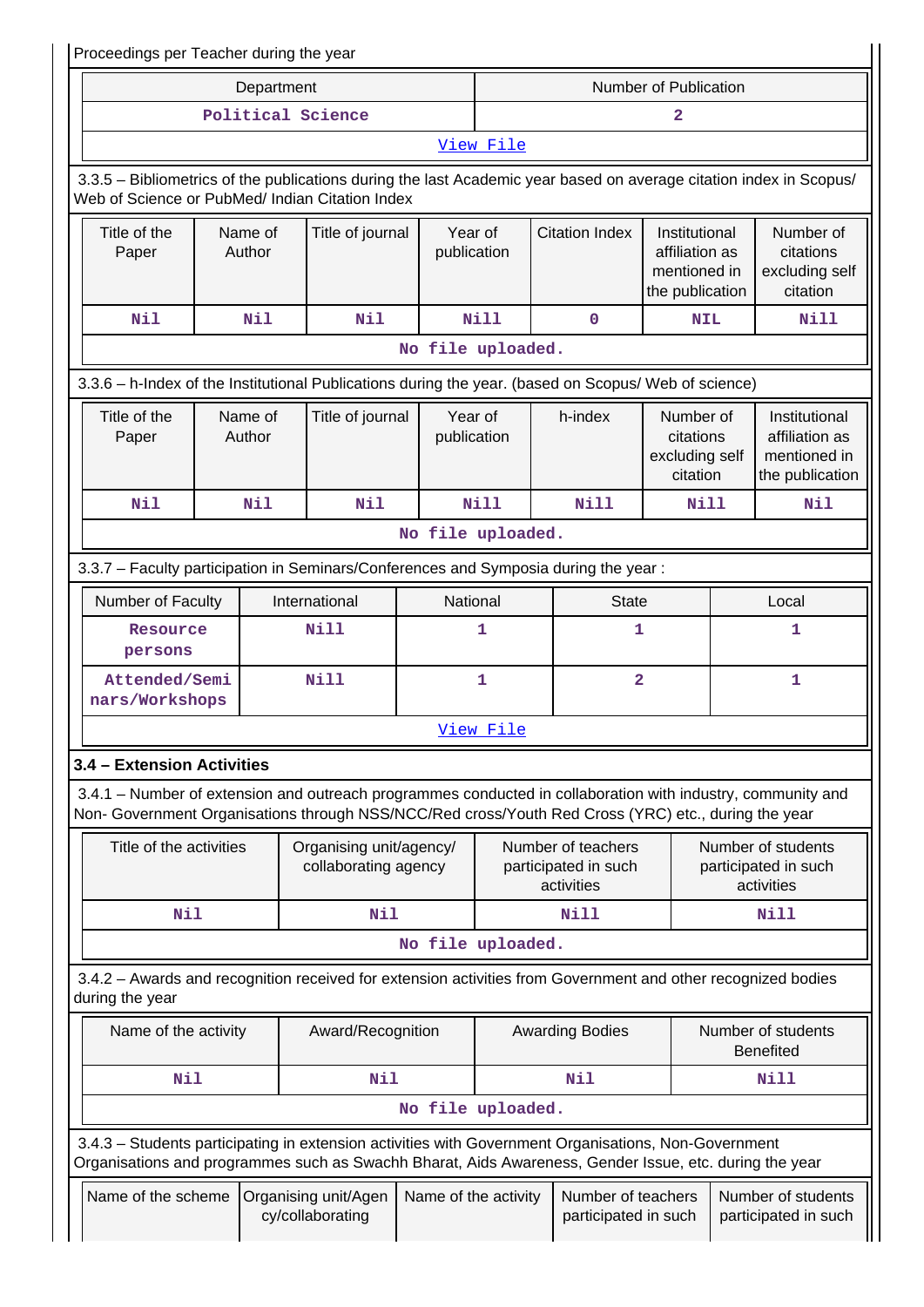|                                                                                                                                                          |                   | agency      |             |                                                                                                   |                             |                          | activites                      |             | activites                                      |
|----------------------------------------------------------------------------------------------------------------------------------------------------------|-------------------|-------------|-------------|---------------------------------------------------------------------------------------------------|-----------------------------|--------------------------|--------------------------------|-------------|------------------------------------------------|
| Nil                                                                                                                                                      |                   | Nil         |             |                                                                                                   | Nil                         |                          | Nill                           |             | <b>Nill</b>                                    |
|                                                                                                                                                          |                   |             |             |                                                                                                   | No file uploaded.           |                          |                                |             |                                                |
| 3.5 - Collaborations                                                                                                                                     |                   |             |             |                                                                                                   |                             |                          |                                |             |                                                |
| 3.5.1 - Number of Collaborative activities for research, faculty exchange, student exchange during the year                                              |                   |             |             |                                                                                                   |                             |                          |                                |             |                                                |
| Nature of activity                                                                                                                                       |                   |             | Participant |                                                                                                   | Source of financial support |                          |                                |             | Duration                                       |
| Faculty exchange                                                                                                                                         |                   |             | 22          |                                                                                                   |                             | Beared by both           |                                |             | 1                                              |
| program                                                                                                                                                  |                   |             |             |                                                                                                   |                             | participating<br>college |                                |             |                                                |
|                                                                                                                                                          |                   |             |             |                                                                                                   | No file uploaded.           |                          |                                |             |                                                |
| 3.5.2 - Linkages with institutions/industries for internship, on-the- job training, project work, sharing of research<br>facilities etc. during the year |                   |             |             |                                                                                                   |                             |                          |                                |             |                                                |
| Title of the<br>Nature of linkage<br>linkage                                                                                                             |                   |             |             | Name of the<br>partnering<br>institution/<br>industry<br>/research lab<br>with contact<br>details | <b>Duration From</b>        |                          | <b>Duration To</b>             |             | Participant                                    |
| <b>Nil</b>                                                                                                                                               |                   | <b>Nil</b>  |             | Nil                                                                                               | <b>Nill</b>                 |                          |                                | <b>Nill</b> | 0                                              |
|                                                                                                                                                          |                   |             |             |                                                                                                   | No file uploaded.           |                          |                                |             |                                                |
| 3.5.3 - MoUs signed with institutions of national, international importance, other universities, industries, corporate<br>houses etc. during the year    |                   |             |             |                                                                                                   |                             |                          |                                |             |                                                |
| Organisation<br>Date of MoU signed                                                                                                                       |                   |             |             |                                                                                                   | Purpose/Activities          |                          |                                |             | Number of                                      |
|                                                                                                                                                          |                   |             |             |                                                                                                   |                             |                          |                                |             | students/teachers<br>participated under MoUs   |
| Nil                                                                                                                                                      |                   |             | <b>Nill</b> |                                                                                                   |                             | Nil                      |                                |             | Nill                                           |
|                                                                                                                                                          |                   |             |             |                                                                                                   | No file uploaded.           |                          |                                |             |                                                |
| <b>CRITERION IV - INFRASTRUCTURE AND LEARNING RESOURCES</b>                                                                                              |                   |             |             |                                                                                                   |                             |                          |                                |             |                                                |
| 4.1 - Physical Facilities                                                                                                                                |                   |             |             |                                                                                                   |                             |                          |                                |             |                                                |
| 4.1.1 - Budget allocation, excluding salary for infrastructure augmentation during the year                                                              |                   |             |             |                                                                                                   |                             |                          |                                |             |                                                |
| Budget allocated for infrastructure augmentation                                                                                                         |                   |             |             |                                                                                                   |                             |                          |                                |             | Budget utilized for infrastructure development |
|                                                                                                                                                          |                   | $\mathbf 0$ |             |                                                                                                   |                             |                          |                                | 0           |                                                |
| 4.1.2 - Details of augmentation in infrastructure facilities during the year                                                                             |                   |             |             |                                                                                                   |                             |                          |                                |             |                                                |
|                                                                                                                                                          | <b>Facilities</b> |             |             |                                                                                                   |                             |                          | <b>Existing or Newly Added</b> |             |                                                |
|                                                                                                                                                          |                   | Others      |             |                                                                                                   |                             |                          |                                | Existing    |                                                |
| Classrooms with LCD facilities                                                                                                                           |                   |             |             |                                                                                                   |                             |                          |                                | Existing    |                                                |
|                                                                                                                                                          |                   | Class rooms |             |                                                                                                   |                             |                          |                                | Existing    |                                                |
|                                                                                                                                                          |                   | Campus Area |             |                                                                                                   |                             |                          |                                | Existing    |                                                |
|                                                                                                                                                          |                   |             |             |                                                                                                   | View File                   |                          |                                |             |                                                |
| 4.2 - Library as a Learning Resource                                                                                                                     |                   |             |             |                                                                                                   |                             |                          |                                |             |                                                |
| 4.2.1 - Library is automated {Integrated Library Management System (ILMS)}                                                                               |                   |             |             |                                                                                                   |                             |                          |                                |             |                                                |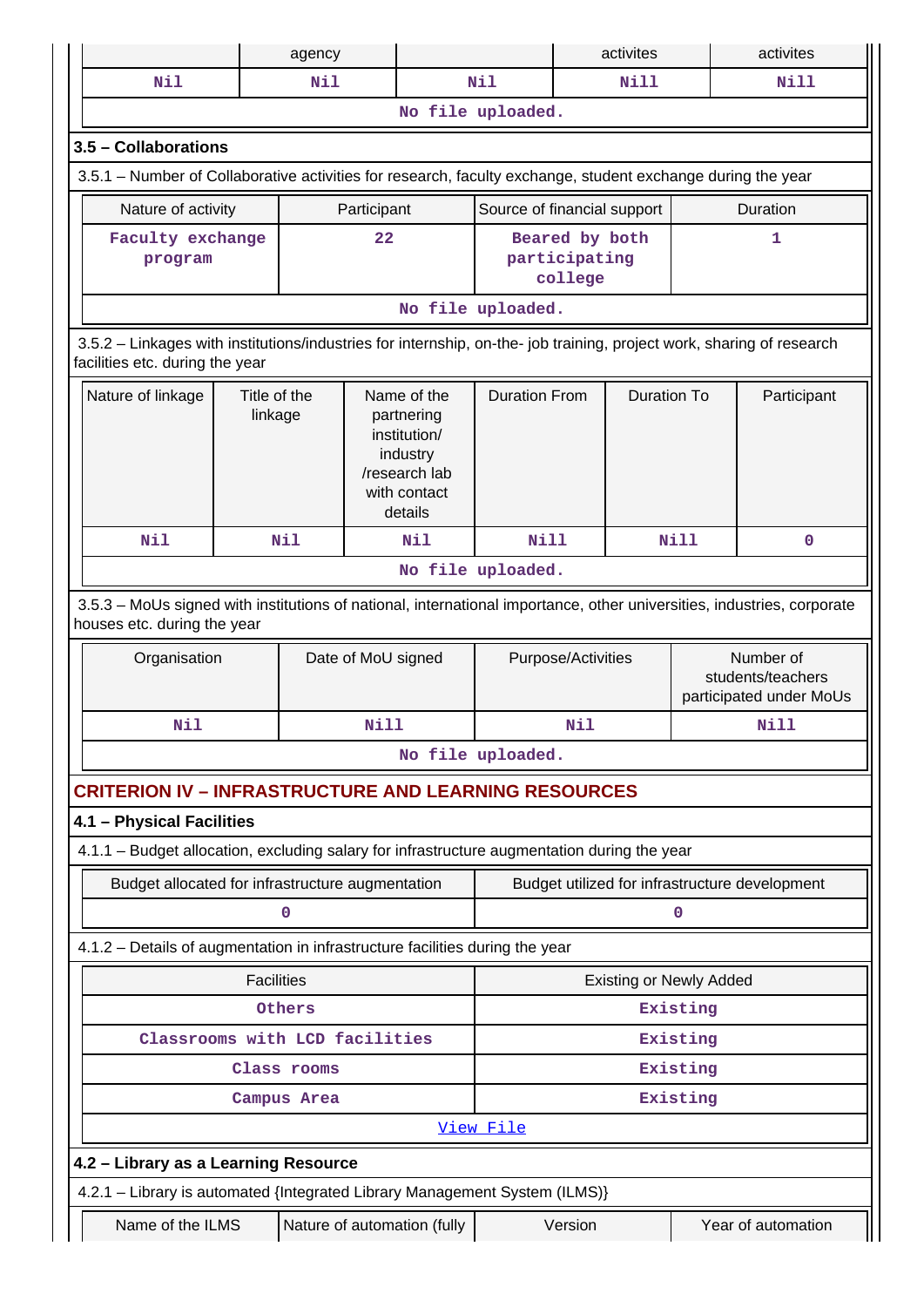|                                                                                                                                                                                                                                                         | software                                   |                         | or patially) |                                                                  |                            |                     |        |                                                     |                    |             |                                                   |                                                   |
|---------------------------------------------------------------------------------------------------------------------------------------------------------------------------------------------------------------------------------------------------------|--------------------------------------------|-------------------------|--------------|------------------------------------------------------------------|----------------------------|---------------------|--------|-----------------------------------------------------|--------------------|-------------|---------------------------------------------------|---------------------------------------------------|
|                                                                                                                                                                                                                                                         | <b>SOUL</b>                                |                         |              | Fully                                                            |                            |                     |        | 2.0                                                 |                    |             | 2012                                              |                                                   |
| 4.2.2 - Library Services                                                                                                                                                                                                                                |                                            |                         |              |                                                                  |                            |                     |        |                                                     |                    |             |                                                   |                                                   |
| Library<br>Service Type                                                                                                                                                                                                                                 |                                            |                         | Existing     |                                                                  |                            | Newly Added         |        |                                                     |                    |             | Total                                             |                                                   |
| Text<br><b>Books</b>                                                                                                                                                                                                                                    |                                            | 7414                    |              | 1445730                                                          |                            | 897                 | 121095 |                                                     |                    | 8311        |                                                   | 1566825                                           |
| Reference<br><b>Books</b>                                                                                                                                                                                                                               |                                            | 5436                    |              | 1060020                                                          |                            | 403                 |        | 54405                                               |                    | 5839        |                                                   | 1114425                                           |
| Journals                                                                                                                                                                                                                                                |                                            | 7                       |              | 8880                                                             |                            | 1                   |        | 1660                                                |                    | 8           |                                                   | 10540                                             |
|                                                                                                                                                                                                                                                         |                                            |                         |              |                                                                  | No file uploaded.          |                     |        |                                                     |                    |             |                                                   |                                                   |
| 4.2.3 - E-content developed by teachers such as: e-PG- Pathshala, CEC (under e-PG- Pathshala CEC (Under<br>Graduate) SWAYAM other MOOCs platform NPTEL/NMEICT/any other Government initiatives & institutional<br>(Learning Management System (LMS) etc |                                            |                         |              |                                                                  |                            |                     |        |                                                     |                    |             |                                                   |                                                   |
|                                                                                                                                                                                                                                                         | Name of the Teacher                        |                         |              | Name of the Module                                               |                            |                     |        | Platform on which module<br>is developed            |                    |             | Date of launching e-<br>content                   |                                                   |
| Nil                                                                                                                                                                                                                                                     |                                            |                         | Nil          |                                                                  |                            | Nil                 |        |                                                     |                    |             | Nill                                              |                                                   |
|                                                                                                                                                                                                                                                         |                                            |                         |              |                                                                  | No file uploaded.          |                     |        |                                                     |                    |             |                                                   |                                                   |
| 4.3 - IT Infrastructure                                                                                                                                                                                                                                 |                                            |                         |              |                                                                  |                            |                     |        |                                                     |                    |             |                                                   |                                                   |
| 4.3.1 - Technology Upgradation (overall)                                                                                                                                                                                                                |                                            |                         |              |                                                                  |                            |                     |        |                                                     |                    |             |                                                   |                                                   |
| <b>Type</b>                                                                                                                                                                                                                                             | <b>Total Co</b><br>mputers                 | Computer<br>Lab         |              | Internet                                                         | <b>Browsing</b><br>centers | Computer<br>Centers |        | Office                                              | Departme<br>nts    |             | Available<br><b>Bandwidt</b><br>h (MBPS/<br>GBPS) | <b>Others</b>                                     |
| Existin<br>g                                                                                                                                                                                                                                            | 39                                         | $\overline{2}$          |              | $\overline{2}$                                                   | 1                          | $\mathbf{1}$        |        | 5                                                   | 6                  |             | 7                                                 | 2                                                 |
| Added                                                                                                                                                                                                                                                   | 6                                          | $\mathbf{O}$            |              | $\mathbf{1}$                                                     | $\mathbf{0}$               | $\mathbf{O}$        |        | 1                                                   | 0                  |             | $\mathbf 0$                                       | 1                                                 |
| Total                                                                                                                                                                                                                                                   | 45                                         | $\overline{\mathbf{2}}$ |              | 3                                                                | 1                          | 1                   |        | 6                                                   | 6                  |             | 7                                                 | 3                                                 |
| 4.3.2 - Bandwidth available of internet connection in the Institution (Leased line)                                                                                                                                                                     |                                            |                         |              |                                                                  |                            |                     |        |                                                     |                    |             |                                                   |                                                   |
|                                                                                                                                                                                                                                                         |                                            |                         |              |                                                                  |                            | 100 MBPS/ GBPS      |        |                                                     |                    |             |                                                   |                                                   |
| 4.3.3 - Facility for e-content                                                                                                                                                                                                                          |                                            |                         |              |                                                                  |                            |                     |        |                                                     |                    |             |                                                   |                                                   |
|                                                                                                                                                                                                                                                         | Name of the e-content development facility |                         |              |                                                                  |                            |                     |        | Provide the link of the videos and media centre and | recording facility |             |                                                   |                                                   |
|                                                                                                                                                                                                                                                         |                                            | Nil                     |              |                                                                  |                            |                     |        |                                                     |                    | <b>Nill</b> |                                                   |                                                   |
| 4.4 - Maintenance of Campus Infrastructure                                                                                                                                                                                                              |                                            |                         |              |                                                                  |                            |                     |        |                                                     |                    |             |                                                   |                                                   |
| 4.4.1 - Expenditure incurred on maintenance of physical facilities and academic support facilities, excluding salary<br>component, during the year                                                                                                      |                                            |                         |              |                                                                  |                            |                     |        |                                                     |                    |             |                                                   |                                                   |
|                                                                                                                                                                                                                                                         | Assigned Budget on<br>academic facilities  |                         |              | Expenditure incurred on<br>maintenance of academic<br>facilities |                            |                     |        | Assigned budget on<br>physical facilities           |                    |             | facilites                                         | Expenditure incurredon<br>maintenance of physical |
|                                                                                                                                                                                                                                                         | 0                                          |                         |              | 0                                                                |                            |                     |        | 0                                                   |                    |             | 0                                                 |                                                   |
| 4.4.2 - Procedures and policies for maintaining and utilizing physical, academic and support facilities - laboratory,<br>library, sports complex, computers, classrooms etc. (maximum 500 words) (information to be available in                        |                                            |                         |              |                                                                  |                            |                     |        |                                                     |                    |             |                                                   |                                                   |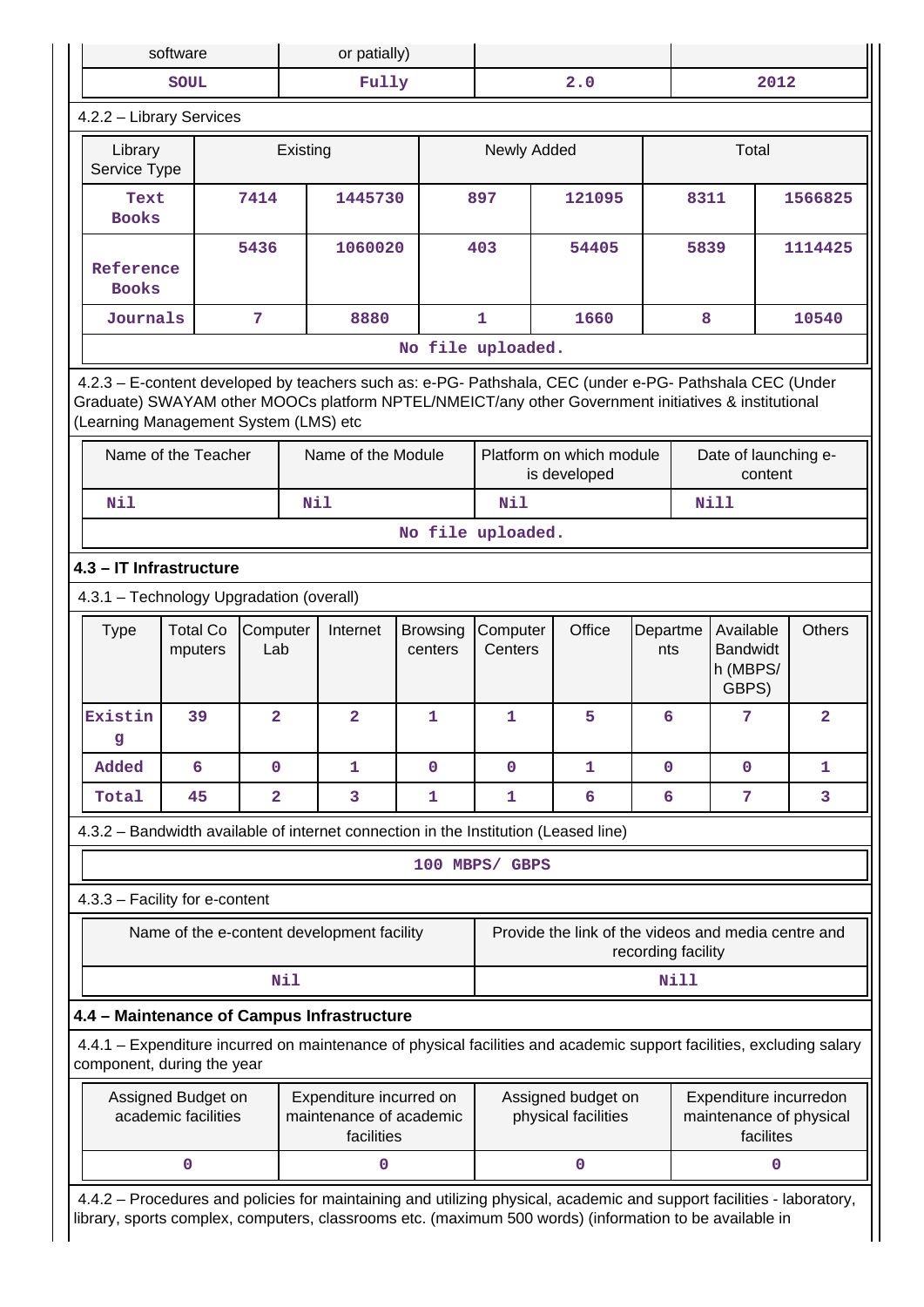institutional Website, provide link)

 **The Haji Anfar Ali College maintains infrastructure facilities by allocating budget for the purpose. It includes regular maintenance of classrooms, office room, departmental blocks, and computer lab by the non-teaching support staff. The college campus cleaning and maintenance of campus is a regular activity. The college campus is declared a Plastic free campus and installed dustbin in every corner of the college. Besides, the maintenance of existing computers with updated software with campus wi-fi are taken care by the service provider. The Central library of the college is operated by library automation software i,e, SOUL. The green generator installed in the college for power supply is maintained regularly. The college provides cool and purified drinking water facility to the students, office staff, and library users and in departmental blocks.**

# **CRITERION V – STUDENT SUPPORT AND PROGRESSION**

### **5.1 – Student Support**

5.1.1 – Scholarships and Financial Support

|                                         | Name/Title of the scheme                        | Number of students | Amount in Rupees |  |  |  |  |
|-----------------------------------------|-------------------------------------------------|--------------------|------------------|--|--|--|--|
| Financial Support<br>from institution   | Welfare Society<br>of Haji Anfar Ali<br>college | 5                  | 25000            |  |  |  |  |
| Financial Support<br>from Other Sources |                                                 |                    |                  |  |  |  |  |
| a) National                             | Ishan Uday<br>Scholarship 2018-19               | 10                 | 540000           |  |  |  |  |
| b)International                         | Nil                                             | Nill               | 0                |  |  |  |  |
| No file uploaded.                       |                                                 |                    |                  |  |  |  |  |

 5.1.2 – Number of capability enhancement and development schemes such as Soft skill development, Remedial coaching, Language lab, Bridge courses, Yoga, Meditation, Personal Counselling and Mentoring etc.,

| Name of the capability<br>enhancement scheme | Date of implemetation | Number of students<br>enrolled | Agencies involved                          |  |  |  |  |
|----------------------------------------------|-----------------------|--------------------------------|--------------------------------------------|--|--|--|--|
| Remedial Coaching                            | 03/09/2018            | 105                            | Respective<br>Department of the<br>college |  |  |  |  |
| No file uploaded.                            |                       |                                |                                            |  |  |  |  |

 5.1.3 – Students benefited by guidance for competitive examinations and career counselling offered by the institution during the year

| Year | Name of the<br>scheme                 | Number of<br>benefited<br>students for<br>competitive<br>examination | Number of<br>benefited<br>students by<br>career<br>counseling<br>activities | Number of<br>students who<br>have passedin<br>the comp. exam | Number of<br>studentsp placed |  |  |  |
|------|---------------------------------------|----------------------------------------------------------------------|-----------------------------------------------------------------------------|--------------------------------------------------------------|-------------------------------|--|--|--|
| 2018 | Career<br>Guidance and<br>Counselling | Nill                                                                 | 25                                                                          | Nill                                                         | 20                            |  |  |  |
|      | No file uploaded.                     |                                                                      |                                                                             |                                                              |                               |  |  |  |

5.1.4 – Institutional mechanism for transparency, timely redressal of student grievances, Prevention of sexual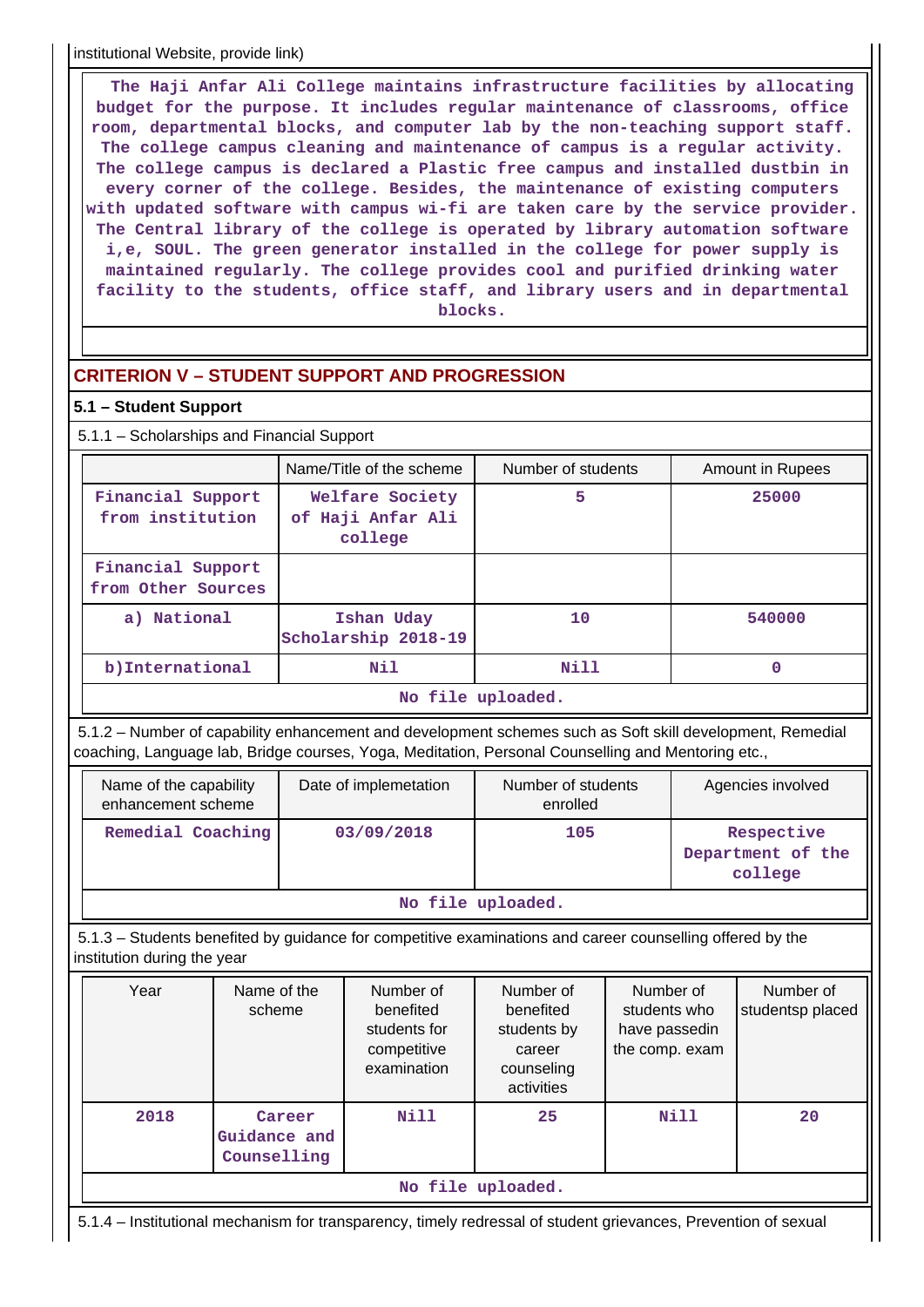| harassment and ragging cases during the year                                                                                                                                           |                                                             |                                |                                                                                |                                                                                                                                                                           |                                     |  |  |  |  |  |  |
|----------------------------------------------------------------------------------------------------------------------------------------------------------------------------------------|-------------------------------------------------------------|--------------------------------|--------------------------------------------------------------------------------|---------------------------------------------------------------------------------------------------------------------------------------------------------------------------|-------------------------------------|--|--|--|--|--|--|
| Total grievances received                                                                                                                                                              |                                                             | Number of grievances redressed |                                                                                | Avg. number of days for grievance<br>redressal                                                                                                                            |                                     |  |  |  |  |  |  |
|                                                                                                                                                                                        | 1                                                           |                                | $\mathbf{1}$                                                                   |                                                                                                                                                                           | 3                                   |  |  |  |  |  |  |
| 5.2 - Student Progression                                                                                                                                                              |                                                             |                                |                                                                                |                                                                                                                                                                           |                                     |  |  |  |  |  |  |
|                                                                                                                                                                                        | 5.2.1 - Details of campus placement during the year         |                                |                                                                                |                                                                                                                                                                           |                                     |  |  |  |  |  |  |
|                                                                                                                                                                                        | On campus                                                   |                                |                                                                                | Off campus                                                                                                                                                                |                                     |  |  |  |  |  |  |
| Nameof<br>organizations<br>visited                                                                                                                                                     | Number of<br>students<br>participated                       | Number of<br>stduents placed   | Nameof<br>organizations<br>visited                                             | Number of<br>students<br>participated                                                                                                                                     | Number of<br>stduents placed        |  |  |  |  |  |  |
| Nil                                                                                                                                                                                    | Nill                                                        | Nill                           | Markazul<br>Maarif (NGO)<br><b>HAAM</b>                                        | 25                                                                                                                                                                        | 12                                  |  |  |  |  |  |  |
|                                                                                                                                                                                        |                                                             |                                | No file uploaded.                                                              |                                                                                                                                                                           |                                     |  |  |  |  |  |  |
| 5.2.2 - Student progression to higher education in percentage during the year                                                                                                          |                                                             |                                |                                                                                |                                                                                                                                                                           |                                     |  |  |  |  |  |  |
| Year                                                                                                                                                                                   | Number of<br>students<br>enrolling into<br>higher education | Programme<br>graduated from    | Depratment<br>graduated from                                                   | Name of<br>institution joined                                                                                                                                             | Name of<br>programme<br>admitted to |  |  |  |  |  |  |
| <b>Nill</b>                                                                                                                                                                            | 15                                                          | <b>BA</b>                      | English,<br>Political<br>science, and<br>Economics,<br>Assamese and<br>History | Gauhati<br>University,<br>USTM,<br>Meghalaya,<br>Government<br>Law College,<br>Diphu, Nazir<br>Ajmal Law<br>College,<br>Hojai and<br>Tezpur<br>University<br>Law College. | 02                                  |  |  |  |  |  |  |
|                                                                                                                                                                                        |                                                             |                                | No file uploaded.                                                              |                                                                                                                                                                           |                                     |  |  |  |  |  |  |
| 5.2.3 – Students qualifying in state/ national/ international level examinations during the year<br>(eg:NET/SET/SLET/GATE/GMAT/CAT/GRE/TOFEL/Civil Services/State Government Services) |                                                             |                                |                                                                                |                                                                                                                                                                           |                                     |  |  |  |  |  |  |
|                                                                                                                                                                                        | Items                                                       |                                |                                                                                | Number of students selected/ qualifying                                                                                                                                   |                                     |  |  |  |  |  |  |
|                                                                                                                                                                                        | Any Other                                                   |                                |                                                                                | 7                                                                                                                                                                         |                                     |  |  |  |  |  |  |
|                                                                                                                                                                                        |                                                             |                                | No file uploaded.                                                              |                                                                                                                                                                           |                                     |  |  |  |  |  |  |
| 5.2.4 – Sports and cultural activities / competitions organised at the institution level during the year                                                                               |                                                             |                                |                                                                                |                                                                                                                                                                           |                                     |  |  |  |  |  |  |
| Activity                                                                                                                                                                               |                                                             | Level                          |                                                                                | <b>Number of Participants</b>                                                                                                                                             |                                     |  |  |  |  |  |  |
| Week)                                                                                                                                                                                  | Annual Sports (College                                      |                                | Institutional level                                                            |                                                                                                                                                                           | 105                                 |  |  |  |  |  |  |
|                                                                                                                                                                                        |                                                             |                                | No file uploaded.                                                              |                                                                                                                                                                           |                                     |  |  |  |  |  |  |
| 5.3 - Student Participation and Activities                                                                                                                                             |                                                             |                                |                                                                                |                                                                                                                                                                           |                                     |  |  |  |  |  |  |
| 5.3.1 – Number of awards/medals for outstanding performance in sports/cultural activities at national/international<br>level (award for a team event should be counted as one)         |                                                             |                                |                                                                                |                                                                                                                                                                           |                                     |  |  |  |  |  |  |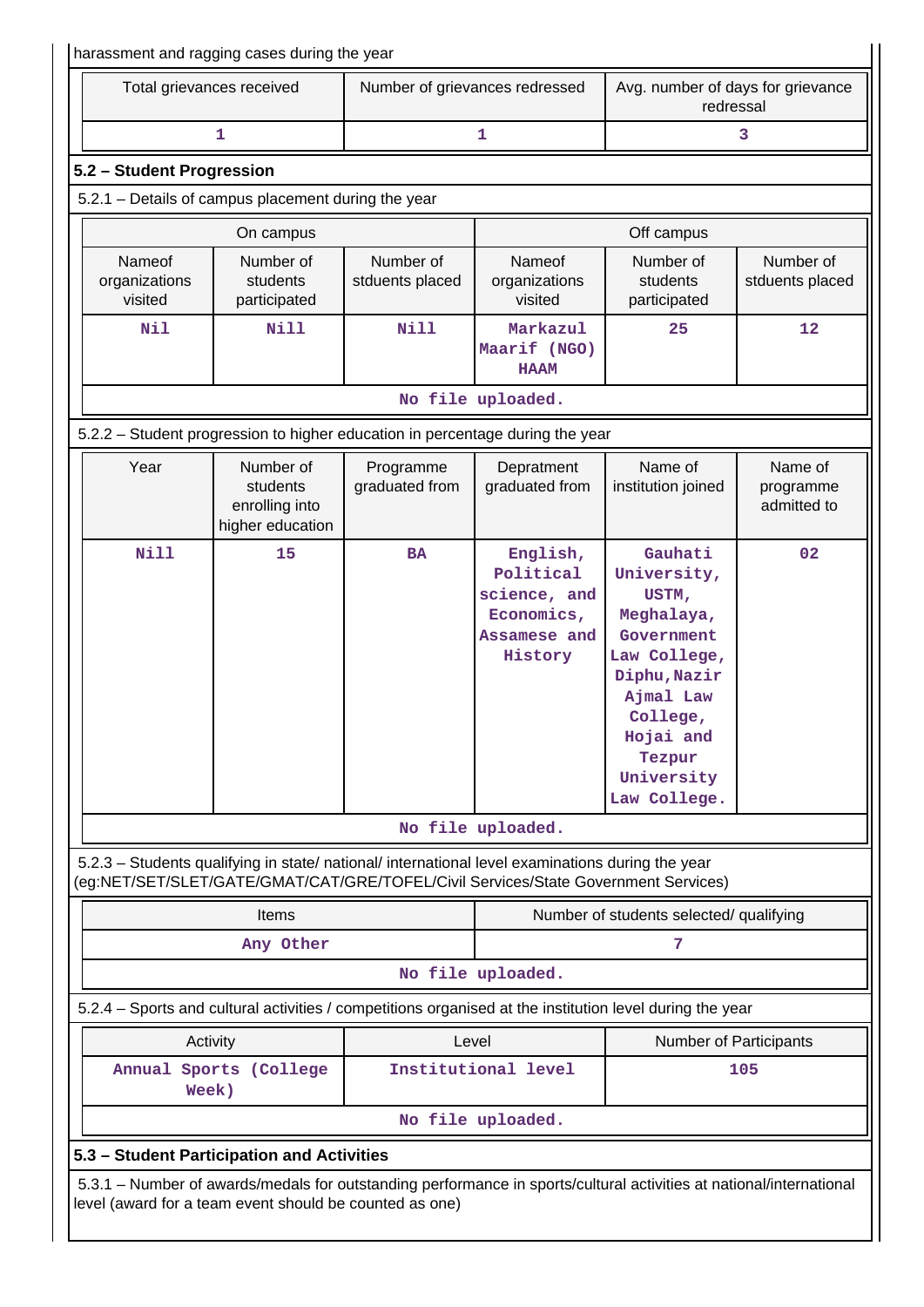| Year                                                                                                                                                                                                                                                                                                                                                                                                                                                                                                                                                                                                                                                                                                                                                                                                                                                                                                                                                                             | Name of the<br>award/medal                                                                                                                                                                                                                                                                                                                                                                                                                                                                                                                                                                                                                                                                                                                                                                                                                                                                               | National/<br>Internaional                     | Number of<br>awards for<br>Sports | Number of<br>awards for<br>Cultural | Student ID<br>number | Name of the<br>student                                                                                             |  |  |  |  |
|----------------------------------------------------------------------------------------------------------------------------------------------------------------------------------------------------------------------------------------------------------------------------------------------------------------------------------------------------------------------------------------------------------------------------------------------------------------------------------------------------------------------------------------------------------------------------------------------------------------------------------------------------------------------------------------------------------------------------------------------------------------------------------------------------------------------------------------------------------------------------------------------------------------------------------------------------------------------------------|----------------------------------------------------------------------------------------------------------------------------------------------------------------------------------------------------------------------------------------------------------------------------------------------------------------------------------------------------------------------------------------------------------------------------------------------------------------------------------------------------------------------------------------------------------------------------------------------------------------------------------------------------------------------------------------------------------------------------------------------------------------------------------------------------------------------------------------------------------------------------------------------------------|-----------------------------------------------|-----------------------------------|-------------------------------------|----------------------|--------------------------------------------------------------------------------------------------------------------|--|--|--|--|
| 2018                                                                                                                                                                                                                                                                                                                                                                                                                                                                                                                                                                                                                                                                                                                                                                                                                                                                                                                                                                             | Nil                                                                                                                                                                                                                                                                                                                                                                                                                                                                                                                                                                                                                                                                                                                                                                                                                                                                                                      | <b>Nill</b>                                   | Nill                              | Nill                                | Nill                 | Nill                                                                                                               |  |  |  |  |
|                                                                                                                                                                                                                                                                                                                                                                                                                                                                                                                                                                                                                                                                                                                                                                                                                                                                                                                                                                                  |                                                                                                                                                                                                                                                                                                                                                                                                                                                                                                                                                                                                                                                                                                                                                                                                                                                                                                          |                                               | No file uploaded.                 |                                     |                      |                                                                                                                    |  |  |  |  |
|                                                                                                                                                                                                                                                                                                                                                                                                                                                                                                                                                                                                                                                                                                                                                                                                                                                                                                                                                                                  | the institution (maximum 500 words)                                                                                                                                                                                                                                                                                                                                                                                                                                                                                                                                                                                                                                                                                                                                                                                                                                                                      |                                               |                                   |                                     |                      | 5.3.2 - Activity of Student Council & representation of students on academic & administrative bodies/committees of |  |  |  |  |
| The college has its student representative body as known as HAACSU. It is a<br>directly elected body of the students with different portfolios. The election<br>of the HAACSU held under the supervision of the Principal of the college with<br>the assistance of an incharge teacher. The tenure of the HAACSU is one academic<br>year which may be extended or curtailed if circumstances demands. The HAACSU<br>has its separate office room within college campus with sitting facilities. The<br>main objective behind the formation if the HAACSU is to involve and represent<br>the students of the on various activities of the college including academic and<br>administrative aspects. The HAACSU plays a significant role towards the<br>development of the college especially with extracurricular and developmental<br>activities including community developmental programme, college week, Freshers<br>social and celebration of important days in the college. |                                                                                                                                                                                                                                                                                                                                                                                                                                                                                                                                                                                                                                                                                                                                                                                                                                                                                                          |                                               |                                   |                                     |                      |                                                                                                                    |  |  |  |  |
| 5.4 - Alumni Engagement                                                                                                                                                                                                                                                                                                                                                                                                                                                                                                                                                                                                                                                                                                                                                                                                                                                                                                                                                          |                                                                                                                                                                                                                                                                                                                                                                                                                                                                                                                                                                                                                                                                                                                                                                                                                                                                                                          |                                               |                                   |                                     |                      |                                                                                                                    |  |  |  |  |
|                                                                                                                                                                                                                                                                                                                                                                                                                                                                                                                                                                                                                                                                                                                                                                                                                                                                                                                                                                                  | 5.4.1 - Whether the institution has registered Alumni Association?                                                                                                                                                                                                                                                                                                                                                                                                                                                                                                                                                                                                                                                                                                                                                                                                                                       |                                               |                                   |                                     |                      |                                                                                                                    |  |  |  |  |
| <b>No</b>                                                                                                                                                                                                                                                                                                                                                                                                                                                                                                                                                                                                                                                                                                                                                                                                                                                                                                                                                                        |                                                                                                                                                                                                                                                                                                                                                                                                                                                                                                                                                                                                                                                                                                                                                                                                                                                                                                          |                                               |                                   |                                     |                      |                                                                                                                    |  |  |  |  |
|                                                                                                                                                                                                                                                                                                                                                                                                                                                                                                                                                                                                                                                                                                                                                                                                                                                                                                                                                                                  |                                                                                                                                                                                                                                                                                                                                                                                                                                                                                                                                                                                                                                                                                                                                                                                                                                                                                                          |                                               |                                   |                                     |                      |                                                                                                                    |  |  |  |  |
| 5.4.2 - No. of enrolled Alumni:                                                                                                                                                                                                                                                                                                                                                                                                                                                                                                                                                                                                                                                                                                                                                                                                                                                                                                                                                  |                                                                                                                                                                                                                                                                                                                                                                                                                                                                                                                                                                                                                                                                                                                                                                                                                                                                                                          |                                               |                                   |                                     |                      |                                                                                                                    |  |  |  |  |
|                                                                                                                                                                                                                                                                                                                                                                                                                                                                                                                                                                                                                                                                                                                                                                                                                                                                                                                                                                                  |                                                                                                                                                                                                                                                                                                                                                                                                                                                                                                                                                                                                                                                                                                                                                                                                                                                                                                          |                                               | 251                               |                                     |                      |                                                                                                                    |  |  |  |  |
|                                                                                                                                                                                                                                                                                                                                                                                                                                                                                                                                                                                                                                                                                                                                                                                                                                                                                                                                                                                  | 5.4.3 - Alumni contribution during the year (in Rupees):                                                                                                                                                                                                                                                                                                                                                                                                                                                                                                                                                                                                                                                                                                                                                                                                                                                 |                                               |                                   |                                     |                      |                                                                                                                    |  |  |  |  |
|                                                                                                                                                                                                                                                                                                                                                                                                                                                                                                                                                                                                                                                                                                                                                                                                                                                                                                                                                                                  |                                                                                                                                                                                                                                                                                                                                                                                                                                                                                                                                                                                                                                                                                                                                                                                                                                                                                                          |                                               |                                   |                                     |                      |                                                                                                                    |  |  |  |  |
|                                                                                                                                                                                                                                                                                                                                                                                                                                                                                                                                                                                                                                                                                                                                                                                                                                                                                                                                                                                  | 5.4.4 - Meetings/activities organized by Alumni Association:                                                                                                                                                                                                                                                                                                                                                                                                                                                                                                                                                                                                                                                                                                                                                                                                                                             |                                               |                                   |                                     |                      |                                                                                                                    |  |  |  |  |
|                                                                                                                                                                                                                                                                                                                                                                                                                                                                                                                                                                                                                                                                                                                                                                                                                                                                                                                                                                                  | The Alumni held its meeting in the college at an interval. The meetings are                                                                                                                                                                                                                                                                                                                                                                                                                                                                                                                                                                                                                                                                                                                                                                                                                              | held under the chairmanship of the President. |                                   |                                     |                      |                                                                                                                    |  |  |  |  |
|                                                                                                                                                                                                                                                                                                                                                                                                                                                                                                                                                                                                                                                                                                                                                                                                                                                                                                                                                                                  | <b>CRITERION VI - GOVERNANCE, LEADERSHIP AND MANAGEMENT</b>                                                                                                                                                                                                                                                                                                                                                                                                                                                                                                                                                                                                                                                                                                                                                                                                                                              |                                               |                                   |                                     |                      |                                                                                                                    |  |  |  |  |
|                                                                                                                                                                                                                                                                                                                                                                                                                                                                                                                                                                                                                                                                                                                                                                                                                                                                                                                                                                                  | 6.1 - Institutional Vision and Leadership                                                                                                                                                                                                                                                                                                                                                                                                                                                                                                                                                                                                                                                                                                                                                                                                                                                                |                                               |                                   |                                     |                      |                                                                                                                    |  |  |  |  |
| words)                                                                                                                                                                                                                                                                                                                                                                                                                                                                                                                                                                                                                                                                                                                                                                                                                                                                                                                                                                           | 6.1.1 – Mention two practices of decentralization and participative management during the last year (maximum 500                                                                                                                                                                                                                                                                                                                                                                                                                                                                                                                                                                                                                                                                                                                                                                                         |                                               |                                   |                                     |                      |                                                                                                                    |  |  |  |  |
|                                                                                                                                                                                                                                                                                                                                                                                                                                                                                                                                                                                                                                                                                                                                                                                                                                                                                                                                                                                  | The Haji Anfar Ali College practices decentralization and participation<br>management in consultation with several Cells of the College. The College has<br>constituted different committees such as Admission Committee, Examination<br>Committee, Building Development Committee, Finance Committee, Sports Committee<br>and NSS Committee, Maintenance Committee, which in discussion with the<br>Principal looks after matters as and when referred by Principal. For the smooth<br>functioning of academic of administrative work, the Higher Education Department<br>co-ordinates all the policies and implements them smoothly. All decision<br>related to College developments, infrastructure, introduction of new courses,<br>are taken by the IQAC, College Development Committee and Academic Committee. .<br>Our College follows the standard operating procedure not only in the financial |                                               |                                   |                                     |                      |                                                                                                                    |  |  |  |  |

**but in academic administrative activities. To purchase any stationary, benches, equipment, suppliers /distribution are finalized and the copy of the rate**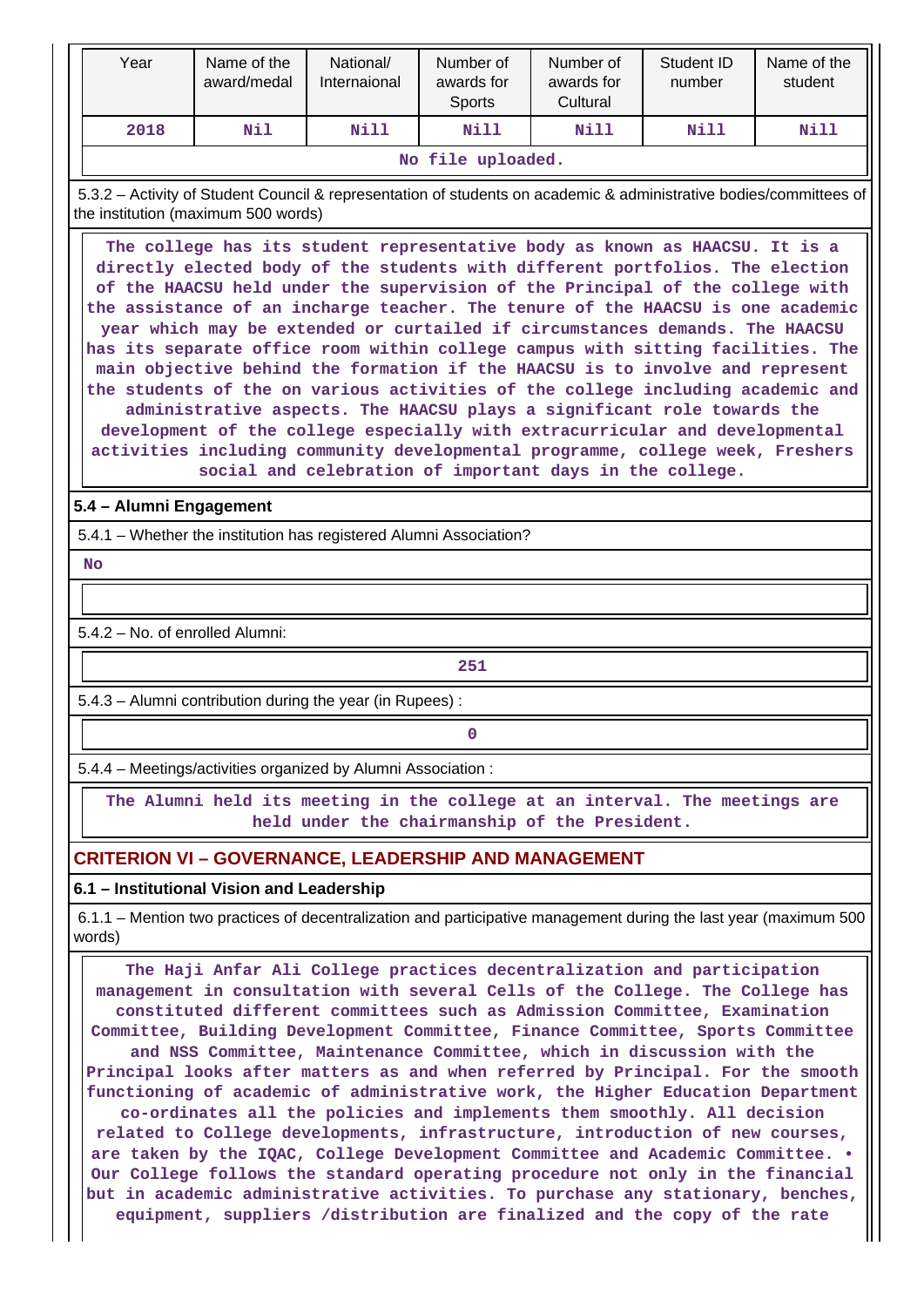6.1.2 – Does the institution have a Management Information System (MIS)?

*Yes* 

### **6.2 – Strategy Development and Deployment**

6.2.1 – Quality improvement strategies adopted by the institution for each of the following (with in 100 words each):

| <b>Strategy Type</b>                                          | Details                                                                                                                                                                                                                                                                                                                                                                                                                                               |
|---------------------------------------------------------------|-------------------------------------------------------------------------------------------------------------------------------------------------------------------------------------------------------------------------------------------------------------------------------------------------------------------------------------------------------------------------------------------------------------------------------------------------------|
| Admission of Students                                         | The admission of students is done by<br>following the academic calendar of the<br>college. The admission forms and<br>prospectus are distributed physically<br>by the college office. The applicant<br>applied for admission has to pay their<br>fee to the Bank Account directly. The<br>bank staffs collect the fee from the<br>students at the date of admission. The<br>college is trying for online admission<br>from the next academic session. |
| Industry Interaction / Collaboration                          | The college has Career Guidance and<br>Counselling cell.                                                                                                                                                                                                                                                                                                                                                                                              |
| Human Resource Management                                     | The college supports and encourages<br>the teaching faculty for participation<br>in faculty development programmes,<br>imparts training to non-teaching about<br>computer fundamentals.                                                                                                                                                                                                                                                               |
| Library, ICT and Physical<br>Infrastructure / Instrumentation | Provides sufficient support by<br>issuing books to students of both<br>general and honours students. The<br>library has ample space for reading<br>room. Books are issued to students and<br>records are computerized. The library<br>is automated by SOUL software                                                                                                                                                                                   |
| Research and Development                                      | The college has Research and<br>Publication Committee to encourage and<br>assist the teaching staff for<br>inculcating research culture including<br>writing research articles in the<br>national and international journals,<br>research paper presentation in seminars<br>and peruse project work.                                                                                                                                                  |
| Examination and Evaluation                                    | External evaluations are conducted as<br>per the time schedule of the affiliated<br>University. The internal evaluations<br>are conducted by the college through<br>sessional examination. There is system<br>of re-evaluation of sessional<br>examination for the poor marks in the<br>papers. Besides, unit wise and home<br>assignments are adopted for evaluation.                                                                                |
| Teaching and Learning                                         | The college maintain teaching-<br>learning plan prepared by respective<br>department at the beginning of academic                                                                                                                                                                                                                                                                                                                                     |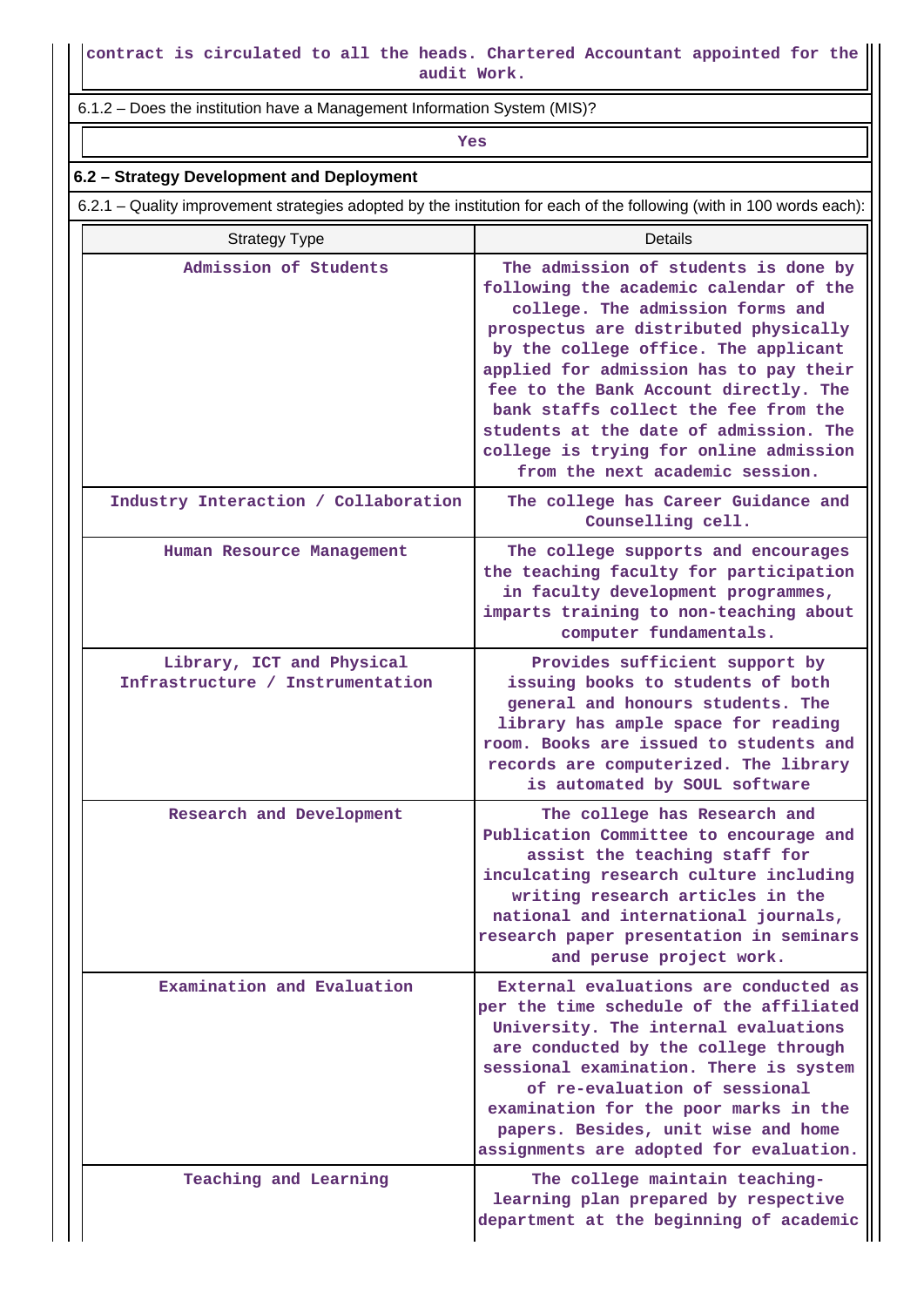|                        | session, departmental project work<br>apart from syllabus, departmental<br>seminar, extempore speech etc.                            |
|------------------------|--------------------------------------------------------------------------------------------------------------------------------------|
| Curriculum Development | The college has specific plan for<br>curriculum development including<br>Departmental Seminar, Home Assignment,<br>Educational Tour. |

6.2.2 – Implementation of e-governance in areas of operations:

| E-governace area              | Details                                                                                                                                                                                                                                                                                                                                                                       |
|-------------------------------|-------------------------------------------------------------------------------------------------------------------------------------------------------------------------------------------------------------------------------------------------------------------------------------------------------------------------------------------------------------------------------|
| Planning and Development      | The College maintain HAAC faculty<br>WhatsApp group for convenient<br>notification to teaching and non-<br>teaching staff.                                                                                                                                                                                                                                                    |
| Administration                | The college installed biometric<br>machine for attendance of teaching and<br>non-teaching staff.                                                                                                                                                                                                                                                                              |
| Finance and Accounts          | The finance and accounts of the<br>college remains under the custody of<br>the Principal and maintained by the<br>head assistant of the college. The<br>finance and accounts are audited by<br>external auditor periodically.                                                                                                                                                 |
| Student Admission and Support | The college is a single stream with<br>facility for admission for UG class<br>only. For admission, the students are<br>required to make formal application.<br>The merit list is displayed on the eve<br>of admission date. At the date of<br>admission the students are given<br>guidance and counselling regarding<br>choose of subject selection and their<br>combination. |
| Examination                   | The college follows strictly the<br>Programme of examination of the<br>Affiliated University. The internal<br>examinations are conducted as academic<br>calendar of the college.                                                                                                                                                                                              |

# **6.3 – Faculty Empowerment Strategies**

 6.3.1 – Teachers provided with financial support to attend conferences / workshops and towards membership fee of professional bodies during the year

| Year                                                                                                                                                            |                                             | Name of Teacher                            | Name of conference/<br>workshop attended<br>for which financial<br>support provided | Name of the<br>professional body for<br>which membership<br>fee is provided |                                        |  | Amount of support                          |  |  |
|-----------------------------------------------------------------------------------------------------------------------------------------------------------------|---------------------------------------------|--------------------------------------------|-------------------------------------------------------------------------------------|-----------------------------------------------------------------------------|----------------------------------------|--|--------------------------------------------|--|--|
| 2018                                                                                                                                                            |                                             | Nil                                        | Nil                                                                                 | Nil                                                                         |                                        |  | Nill                                       |  |  |
| No file uploaded.                                                                                                                                               |                                             |                                            |                                                                                     |                                                                             |                                        |  |                                            |  |  |
| 6.3.2 – Number of professional development / administrative training programmes organized by the College for<br>teaching and non teaching staff during the year |                                             |                                            |                                                                                     |                                                                             |                                        |  |                                            |  |  |
| Year                                                                                                                                                            | Title of the<br>professional<br>development | Title of the<br>administrative<br>training | From date                                                                           | To Date                                                                     | Number of<br>participants<br>(Teaching |  | Number of<br>participants<br>(non-teaching |  |  |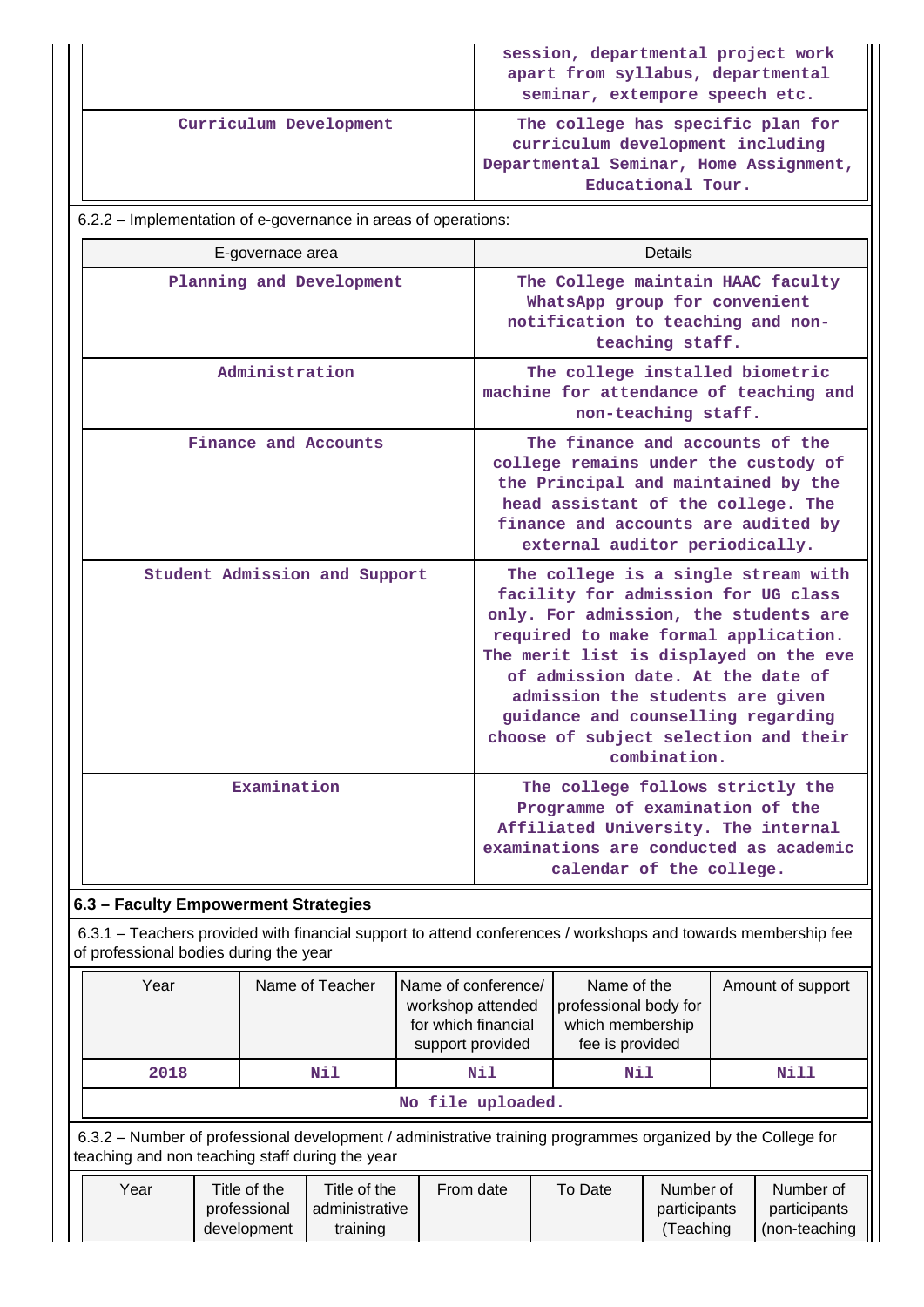|                                                                                                                                                                                                                                                                                                                                                                                                                                                              | programme<br>organised for<br>teaching staff |          |             | programme<br>organised for<br>non-teaching<br>staff |                               |             |           |          | staff)          |         | staff)                                                                                                         |
|--------------------------------------------------------------------------------------------------------------------------------------------------------------------------------------------------------------------------------------------------------------------------------------------------------------------------------------------------------------------------------------------------------------------------------------------------------------|----------------------------------------------|----------|-------------|-----------------------------------------------------|-------------------------------|-------------|-----------|----------|-----------------|---------|----------------------------------------------------------------------------------------------------------------|
| 2018                                                                                                                                                                                                                                                                                                                                                                                                                                                         |                                              | Nil      |             | Nil                                                 |                               | <b>Nill</b> | Nill      |          | Nill            |         | Nill                                                                                                           |
|                                                                                                                                                                                                                                                                                                                                                                                                                                                              |                                              |          |             |                                                     | No file uploaded.             |             |           |          |                 |         |                                                                                                                |
| Course, Short Term Course, Faculty Development Programmes during the year                                                                                                                                                                                                                                                                                                                                                                                    |                                              |          |             |                                                     |                               |             |           |          |                 |         | 6.3.3 - No. of teachers attending professional development programmes, viz., Orientation Programme, Refresher  |
| Title of the<br>Number of teachers<br>who attended<br>professional<br>development<br>programme                                                                                                                                                                                                                                                                                                                                                               |                                              |          | From Date   |                                                     |                               | To date     |           | Duration |                 |         |                                                                                                                |
| Nil                                                                                                                                                                                                                                                                                                                                                                                                                                                          |                                              |          | <b>Nill</b> |                                                     |                               | Nill        |           | Nill     |                 |         | $\mathbf 0$                                                                                                    |
|                                                                                                                                                                                                                                                                                                                                                                                                                                                              |                                              |          |             |                                                     | No file uploaded.             |             |           |          |                 |         |                                                                                                                |
| 6.3.4 – Faculty and Staff recruitment (no. for permanent recruitment):                                                                                                                                                                                                                                                                                                                                                                                       |                                              |          |             |                                                     |                               |             |           |          |                 |         |                                                                                                                |
|                                                                                                                                                                                                                                                                                                                                                                                                                                                              |                                              | Teaching |             |                                                     |                               |             |           |          | Non-teaching    |         |                                                                                                                |
| Permanent                                                                                                                                                                                                                                                                                                                                                                                                                                                    |                                              |          |             | <b>Full Time</b>                                    |                               |             | Permanent |          |                 |         | Full Time                                                                                                      |
| Nill                                                                                                                                                                                                                                                                                                                                                                                                                                                         |                                              |          |             | Nill                                                |                               |             | Nill      |          |                 |         | Nill                                                                                                           |
| $6.3.5$ – Welfare schemes for                                                                                                                                                                                                                                                                                                                                                                                                                                |                                              |          |             |                                                     |                               |             |           |          |                 |         |                                                                                                                |
|                                                                                                                                                                                                                                                                                                                                                                                                                                                              | Teaching                                     |          |             |                                                     | Non-teaching                  |             |           |          | <b>Students</b> |         |                                                                                                                |
|                                                                                                                                                                                                                                                                                                                                                                                                                                                              | 17                                           |          |             |                                                     |                               | 06          |           |          |                 | 15      |                                                                                                                |
| 6.4 - Financial Management and Resource Mobilization                                                                                                                                                                                                                                                                                                                                                                                                         |                                              |          |             |                                                     |                               |             |           |          |                 |         |                                                                                                                |
| 6.4.1 - Institution conducts internal and external financial audits regularly (with in 100 words each)<br>The college maintain its financial management and resource management as per<br>the governmental rules by the office of the Principal. The office of the<br>college as attached to the Principal, maintain records of all financial<br>transactions. The financial audit of the college is done by the government<br>appointed officials annually. |                                              |          |             |                                                     |                               |             |           |          |                 |         |                                                                                                                |
| year(not covered in Criterion III)                                                                                                                                                                                                                                                                                                                                                                                                                           |                                              |          |             |                                                     |                               |             |           |          |                 |         | 6.4.2 - Funds / Grants received from management, non-government bodies, individuals, philanthropies during the |
| Name of the non government<br>funding agencies /individuals                                                                                                                                                                                                                                                                                                                                                                                                  |                                              |          |             |                                                     | Funds/ Grnats received in Rs. |             |           |          |                 | Purpose |                                                                                                                |
|                                                                                                                                                                                                                                                                                                                                                                                                                                                              | Nil                                          |          |             |                                                     |                               | 0           |           |          |                 | Nil     |                                                                                                                |
|                                                                                                                                                                                                                                                                                                                                                                                                                                                              |                                              |          |             |                                                     | No file uploaded.             |             |           |          |                 |         |                                                                                                                |
| 6.4.3 - Total corpus fund generated                                                                                                                                                                                                                                                                                                                                                                                                                          |                                              |          |             |                                                     |                               |             |           |          |                 |         |                                                                                                                |
|                                                                                                                                                                                                                                                                                                                                                                                                                                                              |                                              |          |             |                                                     | 10.1                          |             |           |          |                 |         |                                                                                                                |
| 6.5 - Internal Quality Assurance System                                                                                                                                                                                                                                                                                                                                                                                                                      |                                              |          |             |                                                     |                               |             |           |          |                 |         |                                                                                                                |
| 6.5.1 - Whether Academic and Administrative Audit (AAA) has been done?                                                                                                                                                                                                                                                                                                                                                                                       |                                              |          |             |                                                     |                               |             |           |          |                 |         |                                                                                                                |
| <b>Audit Type</b>                                                                                                                                                                                                                                                                                                                                                                                                                                            |                                              |          |             | External                                            |                               |             |           |          | Internal        |         |                                                                                                                |
|                                                                                                                                                                                                                                                                                                                                                                                                                                                              |                                              |          | Yes/No      |                                                     | Agency                        |             |           | Yes/No   |                 |         | Authority                                                                                                      |
| Academic                                                                                                                                                                                                                                                                                                                                                                                                                                                     |                                              |          | No          |                                                     |                               | Nill        |           | Yes      |                 |         | <b>IQAC</b>                                                                                                    |
| Administrative                                                                                                                                                                                                                                                                                                                                                                                                                                               |                                              |          | No          |                                                     |                               | Nill        |           | Yes      |                 |         | <b>IQAC</b>                                                                                                    |
| 6.5.2 - Activities and support from the Parent - Teacher Association (at least three)                                                                                                                                                                                                                                                                                                                                                                        |                                              |          |             |                                                     |                               |             |           |          |                 |         |                                                                                                                |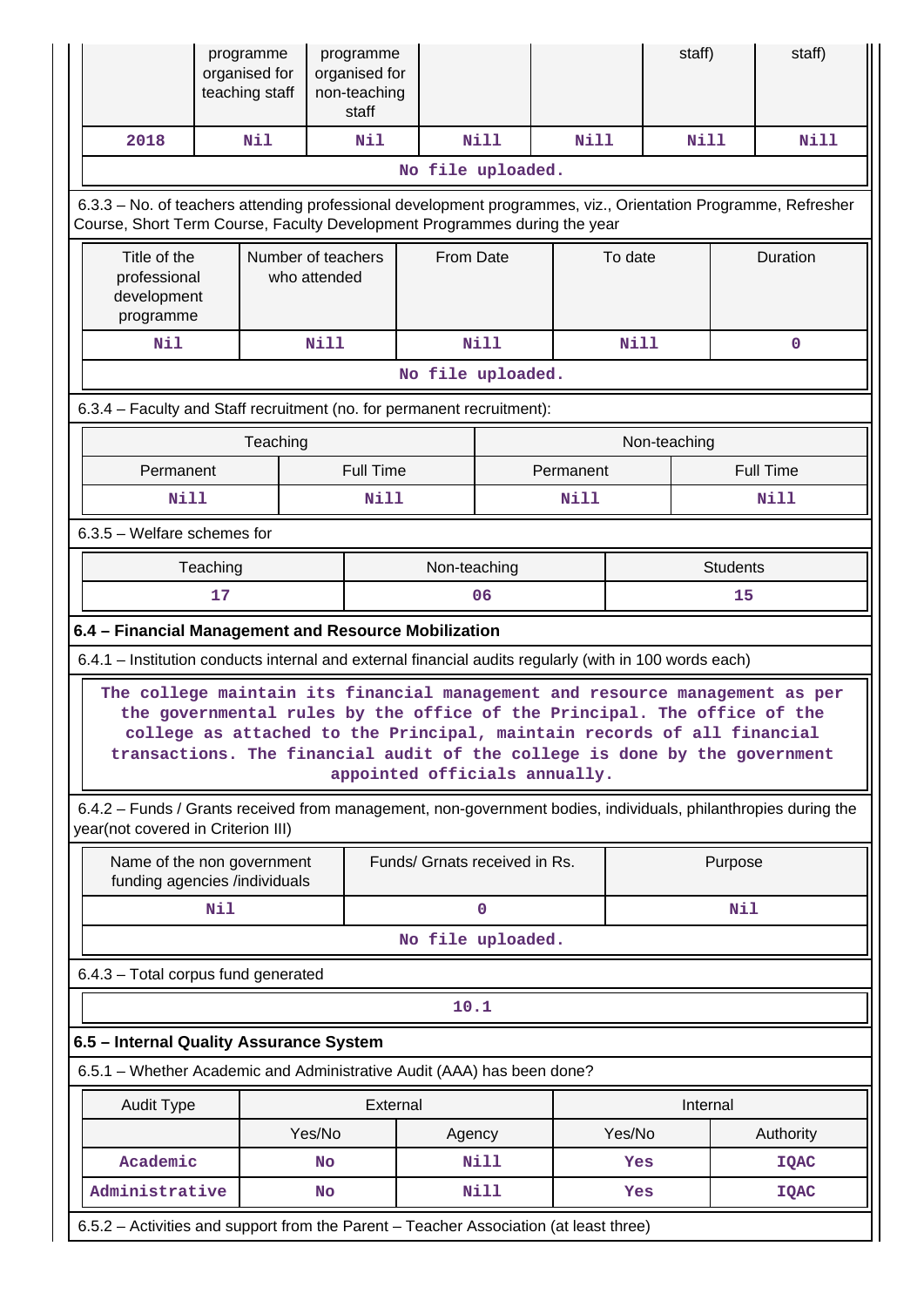**As the college has no parent-teacher association. However, interaction is carried out between parent and teacher through the guardian forum.**

6.5.3 – Development programmes for support staff (at least three)

 **The Haji Anfar Ali College has adopted a number of steps to support its office staff. The most significant among them are: Computer training imparted to office staff about the fundamentals of computer by the guest faculty computer teacher. Apart from that, the training provided to support staff maintaining Accounts branch of the college on 'College Automation Software'.**

6.5.4 – Post Accreditation initiative(s) (mention at least three)

 **(1) Construction of Boundary Wall 1000 mtrs. (2) Reviving the Women Cell of the college. (3) Initiated the steps for online admission.**

6.5.5 – Internal Quality Assurance System Details

| a) Submission of Data for AISHE portal | Yes |
|----------------------------------------|-----|
| b) Participation in NIRF               | No  |
| c)ISO certification                    | No  |
| d)NBA or any other quality audit       | No  |

6.5.6 – Number of Quality Initiatives undertaken during the year

|       | Year | Name of quality<br>initiative by IQAC                                                                       | Date of<br>conducting IQAC | <b>Duration From</b> | <b>Duration To</b> | Number of<br>participants |
|-------|------|-------------------------------------------------------------------------------------------------------------|----------------------------|----------------------|--------------------|---------------------------|
|       | 2019 | <b>Blood</b><br>Donation<br>camp                                                                            | <b>Nill</b>                | <b>Nill</b>          | <b>Nill</b>        | 60                        |
|       | 2019 | Celebration<br>of Woman day                                                                                 | 08/03/2019                 | 08/03/2019           | 08/03/2019         | 45                        |
|       | 2018 | Teachers<br>Day<br>Celebration<br>Felicitation<br>Program                                                   | 05/09/2018                 | 05/09/2018           | 05/09/2018         | 182                       |
|       | 2018 | Orientation<br>programme<br>for Freshers<br>for the new<br>session                                          | 01/08/2018                 | 01/08/2018           | 01/08/2018         | 353                       |
|       | 2018 | National<br>Education<br>Day<br>Celebration                                                                 | 11/11/2018                 | 11/11/2018           | 11/11/2018         | 35                        |
|       |      |                                                                                                             |                            | No file uploaded.    |                    |                           |
|       |      | <b>CRITERION VII - INSTITUTIONAL VALUES AND BEST PRACTICES</b>                                              |                            |                      |                    |                           |
|       |      | 7.1 - Institutional Values and Social Responsibilities                                                      |                            |                      |                    |                           |
| year) |      | 7.1.1 – Gender Equity (Number of gender equity promotion programmes organized by the institution during the |                            |                      |                    |                           |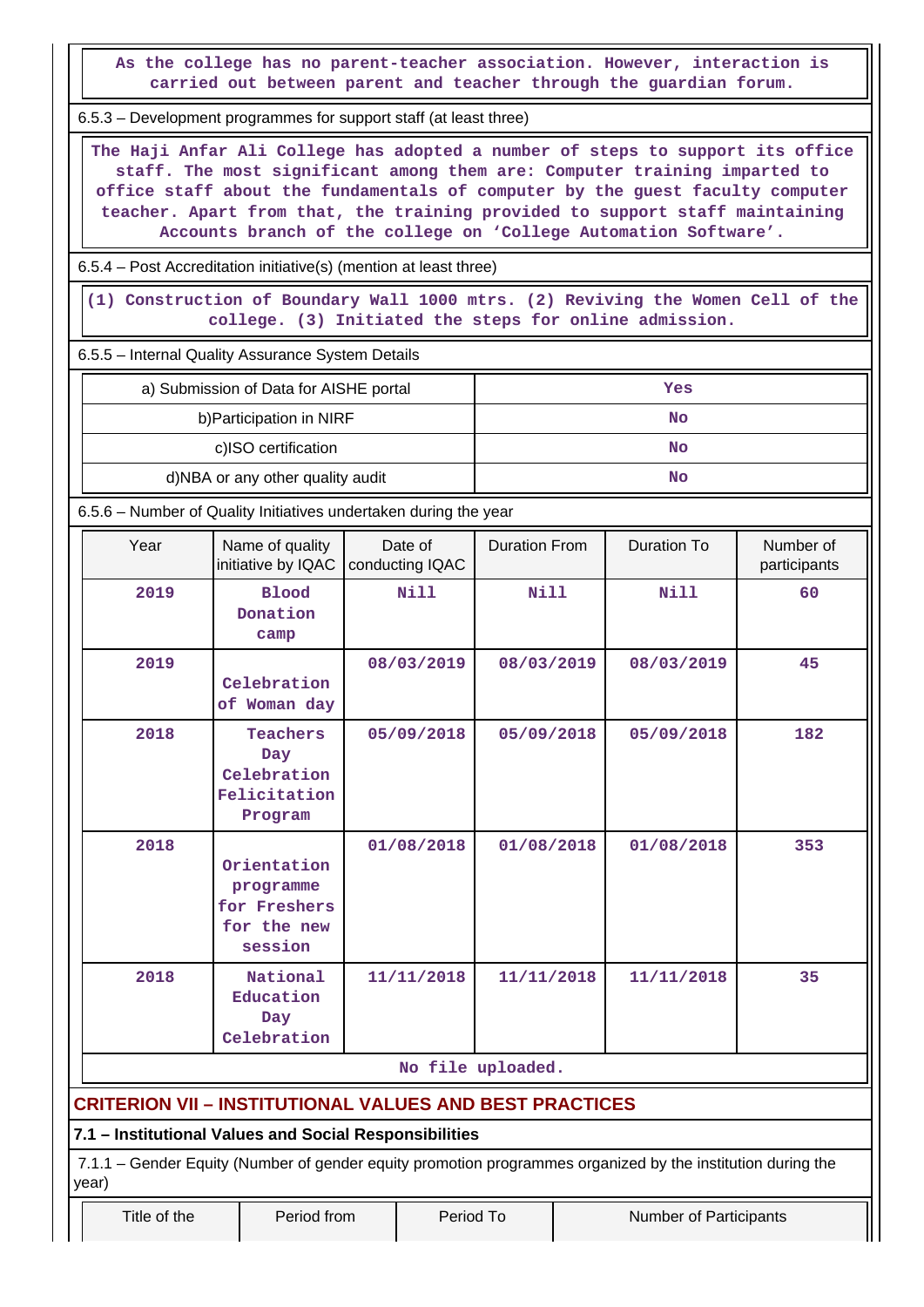| programme                                                                                    |                                                                                                                                                                                     |                         |                      |                     |                   |             |             |                                                                                       |                           |
|----------------------------------------------------------------------------------------------|-------------------------------------------------------------------------------------------------------------------------------------------------------------------------------------|-------------------------|----------------------|---------------------|-------------------|-------------|-------------|---------------------------------------------------------------------------------------|---------------------------|
|                                                                                              |                                                                                                                                                                                     |                         |                      |                     |                   |             | Female      |                                                                                       | Male                      |
| Nil                                                                                          |                                                                                                                                                                                     | <b>Nill</b>             |                      |                     | Nill              |             | <b>Nill</b> |                                                                                       | <b>Nill</b>               |
| 7.1.2 - Environmental Consciousness and Sustainability/Alternate Energy initiatives such as: |                                                                                                                                                                                     |                         |                      |                     |                   |             |             |                                                                                       |                           |
|                                                                                              |                                                                                                                                                                                     |                         |                      |                     |                   |             |             | Percentage of power requirement of the University met by the renewable energy sources |                           |
|                                                                                              |                                                                                                                                                                                     |                         |                      |                     |                   |             |             | . Identification of the college campus as plastic free Campus . Substitution of       |                           |
|                                                                                              | bulbs and tube lights with LED lights for reduction in power consumption . Eco-<br>friendly Generator for sustainable energy use partially in a section of the<br>college building. |                         |                      |                     |                   |             |             |                                                                                       |                           |
|                                                                                              | 7.1.3 - Differently abled (Divyangjan) friendliness                                                                                                                                 |                         |                      |                     |                   |             |             |                                                                                       |                           |
|                                                                                              | Item facilities                                                                                                                                                                     |                         |                      | Yes/No              |                   |             |             | Number of beneficiaries                                                               |                           |
|                                                                                              | Nill                                                                                                                                                                                |                         |                      |                     | No                |             |             | Nill                                                                                  |                           |
| 7.1.4 - Inclusion and Situatedness                                                           |                                                                                                                                                                                     |                         |                      |                     |                   |             |             |                                                                                       |                           |
| Year                                                                                         | Number of                                                                                                                                                                           | Number of               |                      | Date                | Duration          |             | Name of     | <b>Issues</b>                                                                         | Number of                 |
|                                                                                              | initiatives to<br>address                                                                                                                                                           | initiatives<br>taken to |                      |                     |                   |             | initiative  | addressed                                                                             | participating<br>students |
|                                                                                              | locational                                                                                                                                                                          | engage with             |                      |                     |                   |             |             |                                                                                       | and staff                 |
|                                                                                              | advantages<br>and disadva                                                                                                                                                           | and<br>contribute to    |                      |                     |                   |             |             |                                                                                       |                           |
|                                                                                              | ntages                                                                                                                                                                              | local<br>community      |                      |                     |                   |             |             |                                                                                       |                           |
| 2018                                                                                         | <b>Nill</b>                                                                                                                                                                         | Nill                    |                      | Nill                | <b>Nill</b>       |             | <b>Nill</b> | Nill                                                                                  | <b>Nill</b>               |
|                                                                                              |                                                                                                                                                                                     |                         |                      |                     | No file uploaded. |             |             |                                                                                       |                           |
|                                                                                              | 7.1.5 - Human Values and Professional Ethics Code of conduct (handbooks) for various stakeholders                                                                                   |                         |                      |                     |                   |             |             |                                                                                       |                           |
|                                                                                              |                                                                                                                                                                                     |                         |                      |                     |                   |             |             |                                                                                       |                           |
|                                                                                              | <b>Title</b>                                                                                                                                                                        |                         |                      | Date of publication |                   |             |             | Follow up(max 100 words)                                                              |                           |
|                                                                                              | College prospectus                                                                                                                                                                  |                         |                      |                     | 01/08/2018        |             |             | The college is                                                                        |                           |
|                                                                                              |                                                                                                                                                                                     |                         |                      |                     |                   |             |             | committed to respect the                                                              |                           |
|                                                                                              |                                                                                                                                                                                     |                         |                      |                     |                   |             |             | human values and ethical<br>code in the college. The                                  |                           |
|                                                                                              |                                                                                                                                                                                     |                         |                      |                     |                   |             |             | college Prospectus                                                                    |                           |
|                                                                                              |                                                                                                                                                                                     |                         |                      |                     |                   |             |             | incorporates a number of<br>moral values to be                                        |                           |
|                                                                                              |                                                                                                                                                                                     |                         |                      |                     |                   |             |             | adhered to in the college<br>campus campus. It also                                   |                           |
|                                                                                              |                                                                                                                                                                                     |                         |                      |                     |                   |             |             | contains some dos and                                                                 |                           |
|                                                                                              |                                                                                                                                                                                     |                         |                      |                     |                   |             |             | donts and big hoardings<br>meant for inculcating                                      |                           |
|                                                                                              |                                                                                                                                                                                     |                         |                      |                     |                   |             |             | human values among the<br>students.                                                   |                           |
| 7.1.6 – Activities conducted for promotion of universal Values and Ethics                    |                                                                                                                                                                                     |                         |                      |                     |                   |             |             |                                                                                       |                           |
|                                                                                              | Activity                                                                                                                                                                            |                         | <b>Duration From</b> |                     |                   | Duration To |             | Number of participants                                                                |                           |
|                                                                                              | Celebration of<br>important Days                                                                                                                                                    |                         | 02/10/2018           |                     |                   | 02/10/2018  |             |                                                                                       | 125                       |
|                                                                                              |                                                                                                                                                                                     |                         |                      |                     | No file uploaded. |             |             |                                                                                       |                           |
| 7.1.7 – Initiatives taken by the institution to make the campus eco-friendly (at least five) |                                                                                                                                                                                     |                         |                      |                     |                   |             |             |                                                                                       |                           |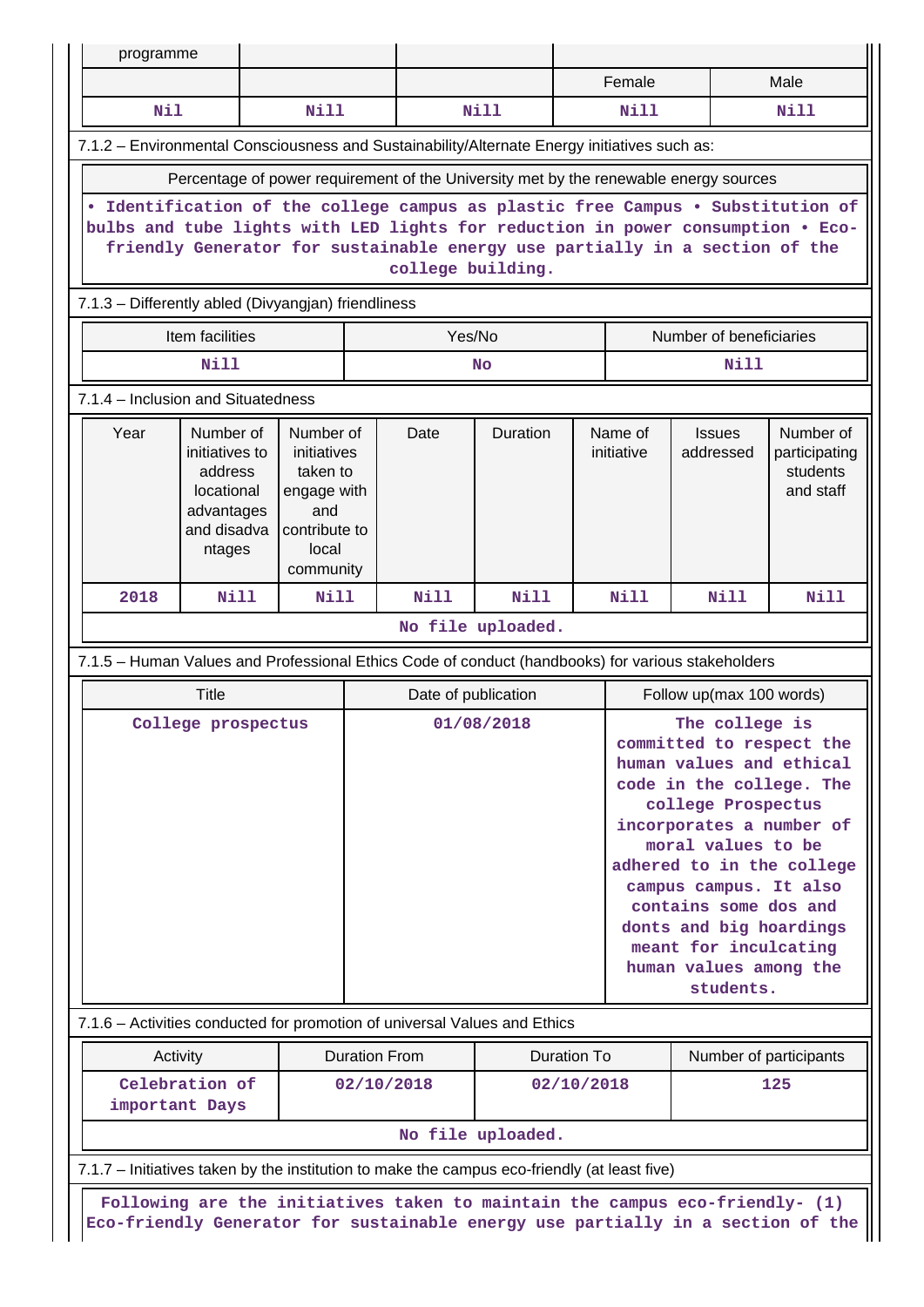**college building. (2) Maintenance of existing plants in the campus. (3) Cleaning of dustbin regularly. (4) Banning of uses of plastic in the campus. (5) Minimum paper use for college notice board.**

#### **7.2 – Best Practices**

7.2.1 – Describe at least two institutional best practices

 **The Haji Anfar Ali College is committed to meet the academic and social needs of the people of the region. A number of steps taken to ameliorate the academic atmosphere of the college through the initiative of IQAC. During the period the best two practice so far implemented are:: (1) Reforms in Continuous Internal Evaluation (CIE) system: The Haji Anfar Ali College is affiliated to Gauhati University, Assam and strictly adhere to the guidelines of examination evaluation process of the university. There are a number of Internal Assessments conducted. The schedules of internal assessments are communicated to students and faculty members in the beginning of the semester through college academic calendar which is prepared on the basis of the university academic calendar. The College has reformed the continuous internal evaluation system from faculty centric to student centric. An Internal Examination Committee is framed which conducts the examination at par with the calendar of the Affiliated University and the institutions as well. As per the guidelines, the following reforms have been carried out effectively conducting CIE. Scheduling of Internal Examination, Seating arrangements, hall invigilators listed for every examination and preparing the question paper for twenty per cent of the prescribed marks for the internal examination in the prescribed pattern based-on the part of the syllabus covered. The scrutiny of the prepared question paper is carried out by the in-charge of the internal sessional examination to ascertain quality of the question paper. There is system of monitoring the attendance of the students for the Examination and the evaluation of the submitted answer script has to be carried out within the stipulated time. After that the faculty members evaluate the answer scripts and distribute to the students for doubt clarification. The faculty members then keep them in the department and submit the scripts to the University examination branch as and when called for. Result review meetings are conducted with result analysis and the remedial actions for further improvements are taken after discussion with faculty, HoD and Principal. Performance of the students in Internal Assessment is used for Faculties to identify slow and advanced learners in their respective subjects. Slow Learners are encouraged to improve their performance in future by counselling and taking remedial classes. After a gap of fifteen days, schedule is announced for re-appearing in the under scored papers in the Special Sessional examination. The process proved fruitful in increasing the pass percentage of the college. (2) Curriculum and co-curricular Activities:- The students College participate in extra-curricular and co-curricular activities. The academic activities are conducted in college throughout the year. As per the academic calendar, the college adhered to available working days. The celebration of national days, celebration of various anniversary, celebration of special days, educational tour, departmental activities, various literacy days, awareness programmes and rallies, organising workshop and seminar activity are planned and implemented accordingly. The college follows all the related curricular, co-curricular and extra-curricular activities for the better academic work. Besides, the institution adhered to the participation in youth festival, participation intercollegiate sports and debate competitions etc. Further, the Women Cell of the college working hard to organise and celebrate programmes like national women's' day, rights of girl child, etc.**

 Upload details of two best practices successfully implemented by the institution as per NAAC format in your institution website, provide the link